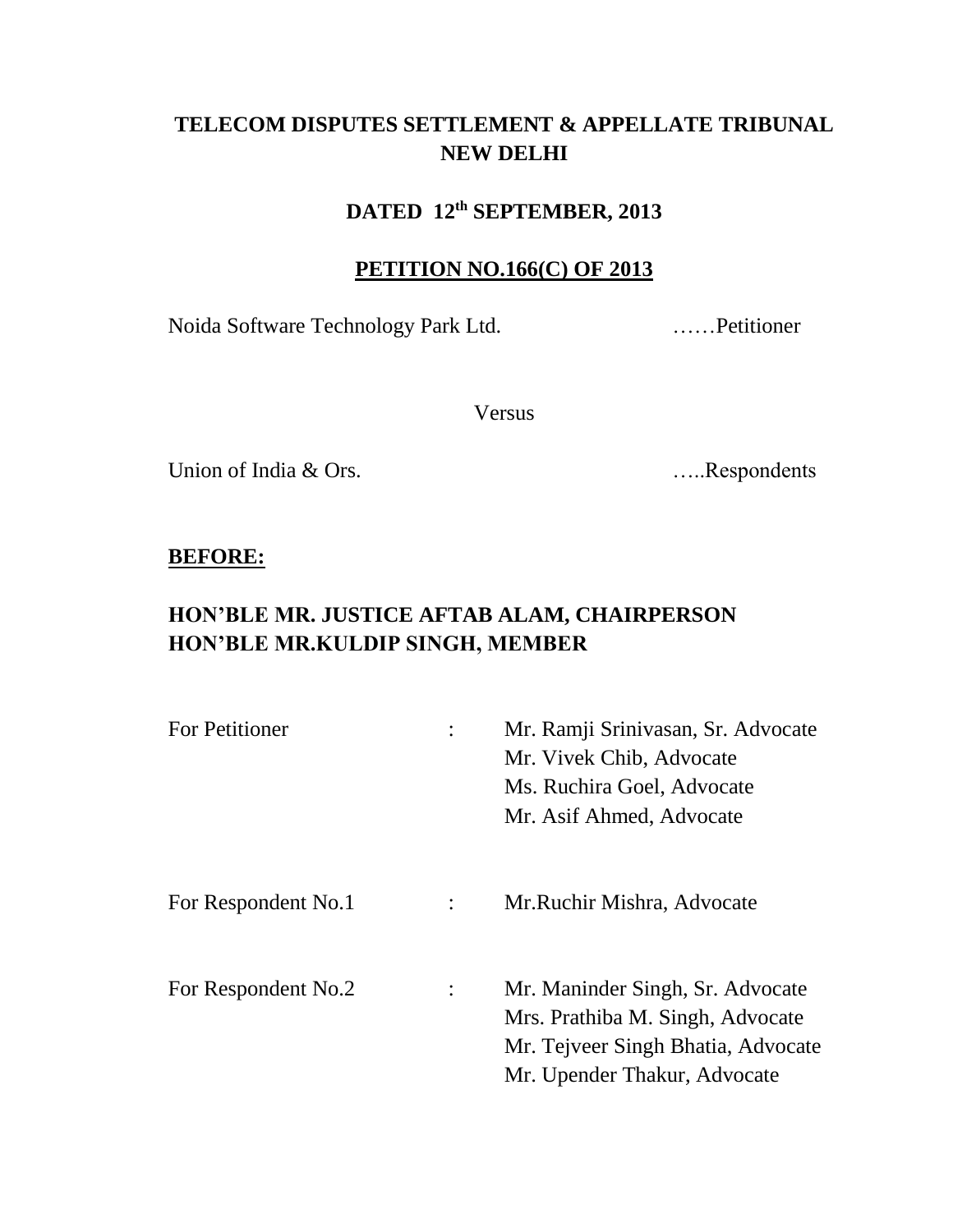**By Aftab Alam, Chairperson** – M/s. NOIDA Software Technology Park Limited (the petitioner) is aggrieved by the refusal of M/S. Media Pro Enterprises India Private Limited (respondent No.2) to enter into an Interconnect Agreement with it and the consequent denial to the petitioner of around seventy channels under its control. It has, therefore, filed this petition under sections 14 and 14A of the Telecom Regulatory Authority of India Act, 1997 seeking directions to the second respondent to enter into the Interconnect Agreement with it on mutually agreed terms orin case the two sides are unable to come to any mutually agreed terms, as per the respondent's Reference Interconnect Offer(RIO)and to provide to it the contents/TV channels under the latter's control.

The petitioner is a headend in the sky (HITS) operator and as of date it is the only HITS operator in the country. The HITS system goes a long way parallel with the Direct to Home (DTH) system in that in both systems the transmission of TV signals takes place in digitized and encrypted mode mainly through space but in HITS, unlike the DTH, for the "last mile" the signals are to be carried through optic fibre cables.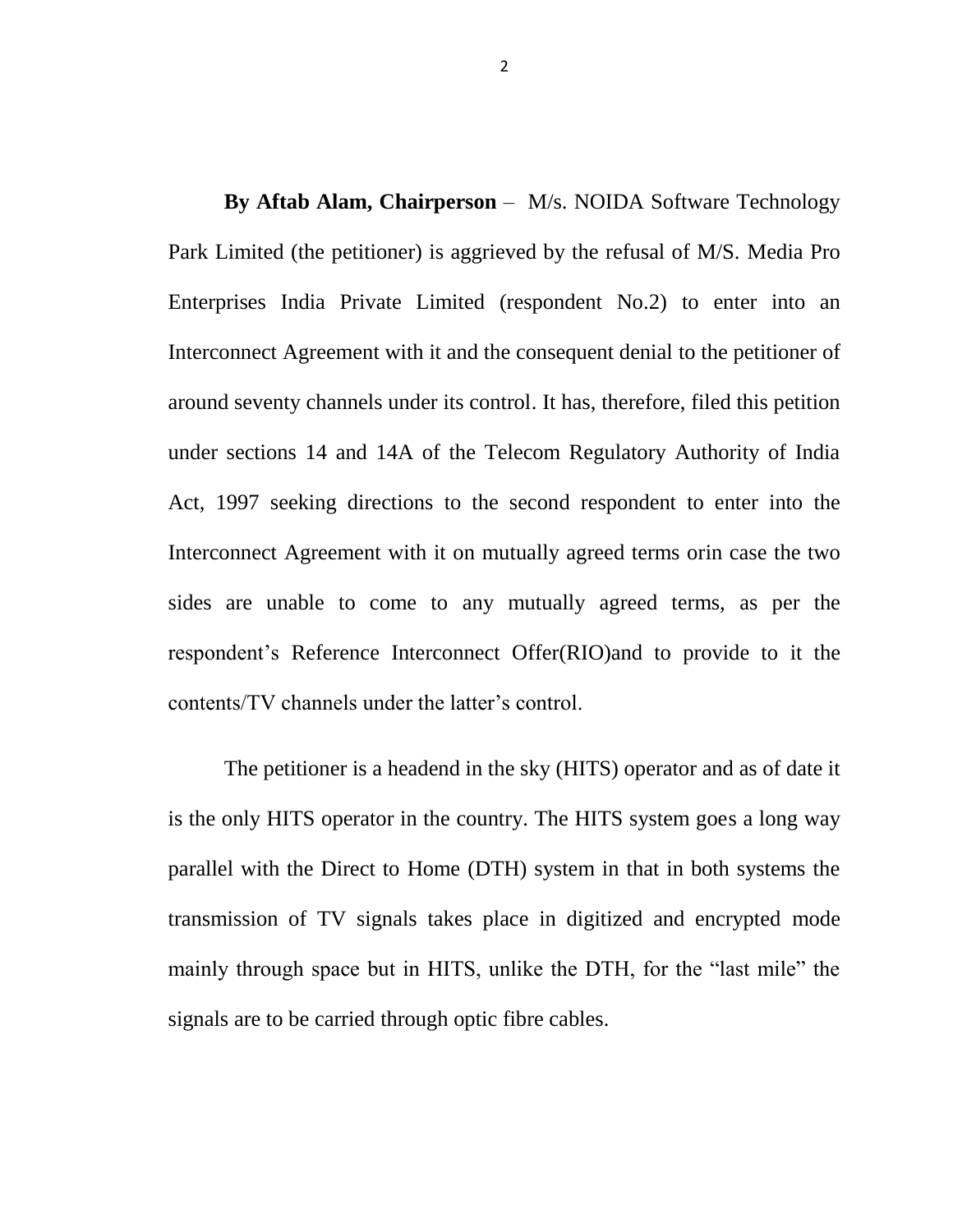The DTH system is completely wire-less. In the DTH system the operator, by using multiple antennae, downlinks the TV signals beamed up in digital and encrypted mode by the different broadcasters to their respective satellites. The DTH operator gets those TV signals decrypted by means of the Integrated Receiver and Decoder (IRD) boxes supplied by the respective broadcasters. At the DTH platform the decrypted signals received from the broadcasters are once again converted into digital and encrypted mode with the aid of Conditional Access System (CAS).Coupled with CAS, Subscriber Management System (SMS) is used to manage the subscribers' details and to control the supply of contents to the subscribers. All the signals from the different broadcasters are then up-linked in a jumbled up single beam to the designated transponders/satellite of the DTH operator for transmission in *Ku* band. The signals beamed up from the DTH platform are received back on the earth by the dish antennae installed at the subscribers' premises and are decrypted or decoded by the set-top boxes and the viewing cards inside those boxes supplied by the DTH operator to the subscriber. The set top box is, needless to say, are configured or "paired" with the SMS/CAS at the head-end of the DTH operator.

The HITS system is same as the DTH system upto the stage the signals received from the broadcasters are uplinked to the satellite of the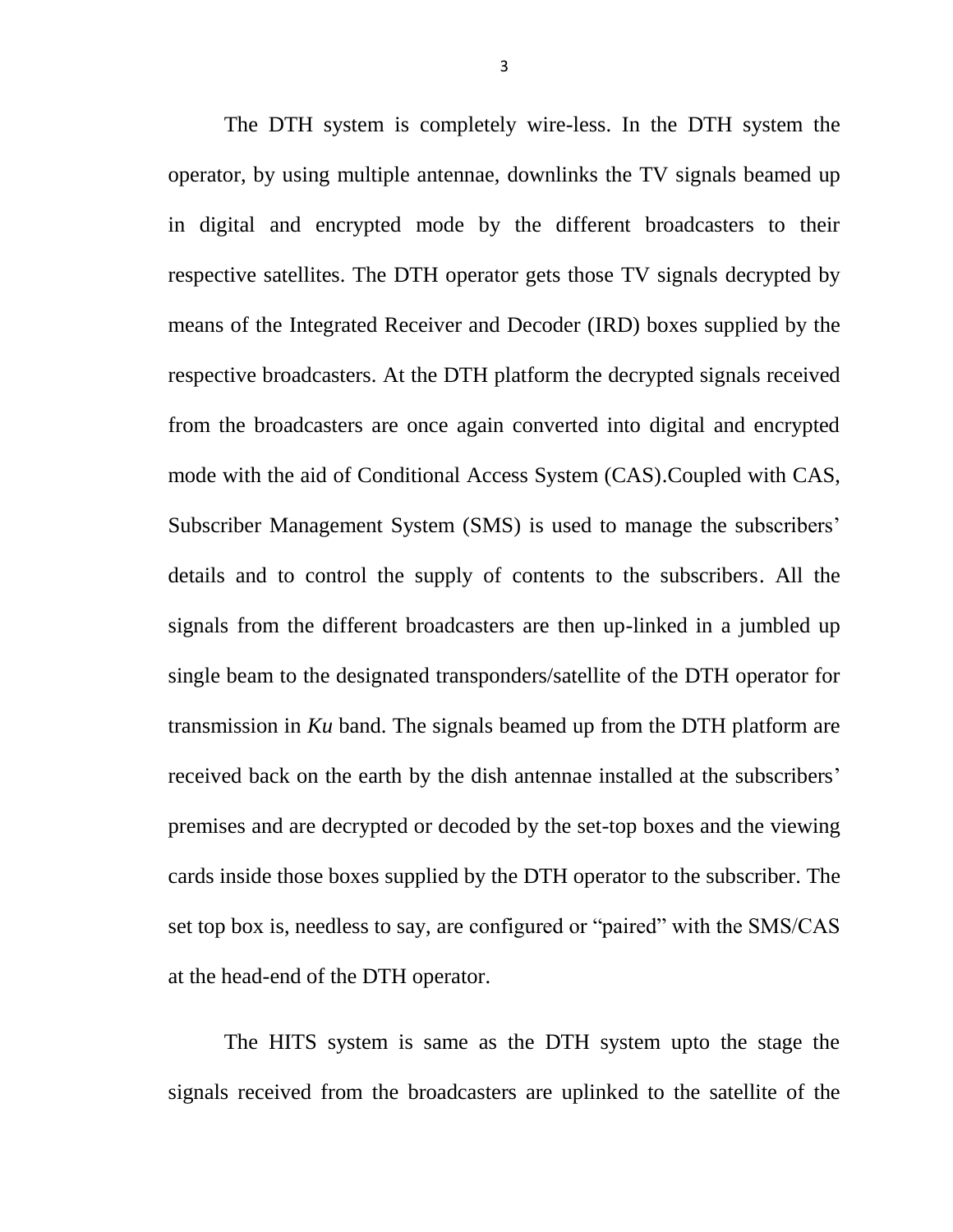HITS operator except that the in the HITS system transmissions may be made in *Ku* or *C* bands. The licence granted to the petitioner allows it the use the *C* band which is more effective and has a wider coverage than the *Ku* band available to the DTH operator.

However, from the stage the signals are uplinked to the satellite of the DTH operator or the HITS operator, as the case may be, the two systems operate completely differently. In the DTH system, as noted above the signals from the space are received back on the earth by the dish antennae installed at the subscribers' premises and are decrypted or decoded by the set-top boxes and the viewing cards inside the set top boxes supplied by the DTH operator to the subscribers. But in the HITS system, the statute does not permit the Digital Video Broadcast-*Satellite* to go directly to the viewers' TV set. The HITS operator is, therefore, obliged to have an intermediary, a Multi System Operator (MSO) or Local Cable Operator (LCO), between itself and the viewer, [unless of course it sets up its own cable network and takes the signals to the subscribers of its cable network through Quadrature Amplitude Modulation (QAM) set top boxes, after first downlinking the signals to its terrestrial receiving station.The present petitioner though has no intent to set up its own cable network and it would operate though MSOs and LCOs as intermediaries.]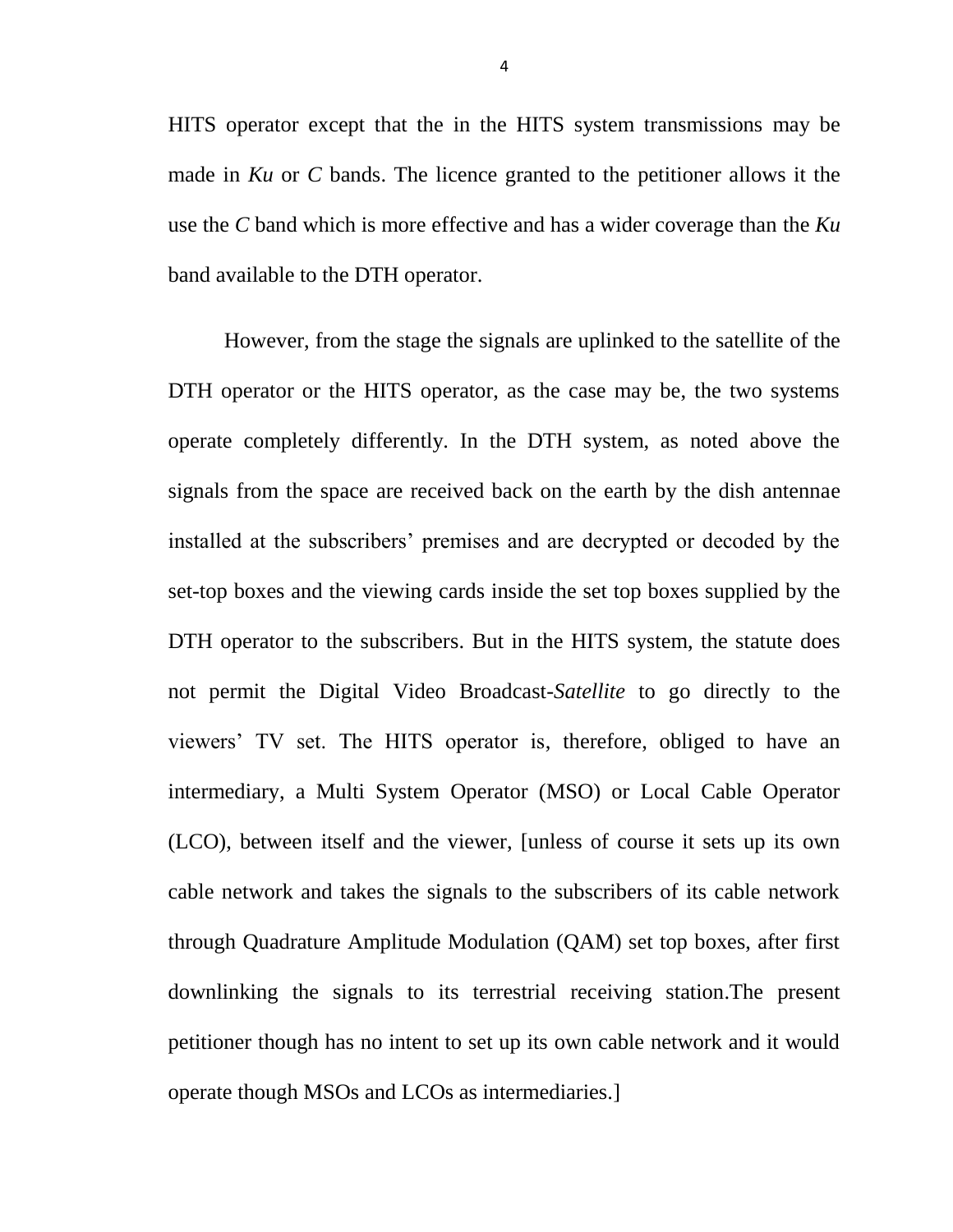The signals from the satellite of the HITS operator are received at the platform of either a MSO or LCO that has a trans-modulator supplied by the HITS operator. The trans-modulator converts the signals from Digital Video Broadcast-*Satellite* (DVB*S*) to Digital Video Broadcast-*Cable*(DVB*C*) mode for onward transmission through optic fibres. However, the signals leaving the MSO/LCO platform continue to remain encrypted and thus un-viewable. The cables carry the signals to the individual viewer's home where the signals are decrypted or decoded for viewing by the set-top boxes and the viewing card inside the set top boxes supplied to the subscriber by the HITS operators through the intermediary MSO/LCO. The set top box supplied to subscriber, like the DTH system are configured or paired with the SMS/CAS at the HITS head-end. The petitioner claims that it also has some control over the trans-modulator supplied by it to the MSO/LCO.

The nature of the two systems, DTH and HITS will be further clarified if after this rather long introduction we take a look at their statutory definitions. "direct to home operator" is defined in clause 2 (k) and "head end in the sky operator" or "HITS operator" in clause 2 (l) of the Telecommunication (Broadcasting and Cable Services) Interconnection Regulations, 2004 ("The Regulations" hereinafter). The aforesaid two clauses are as under:-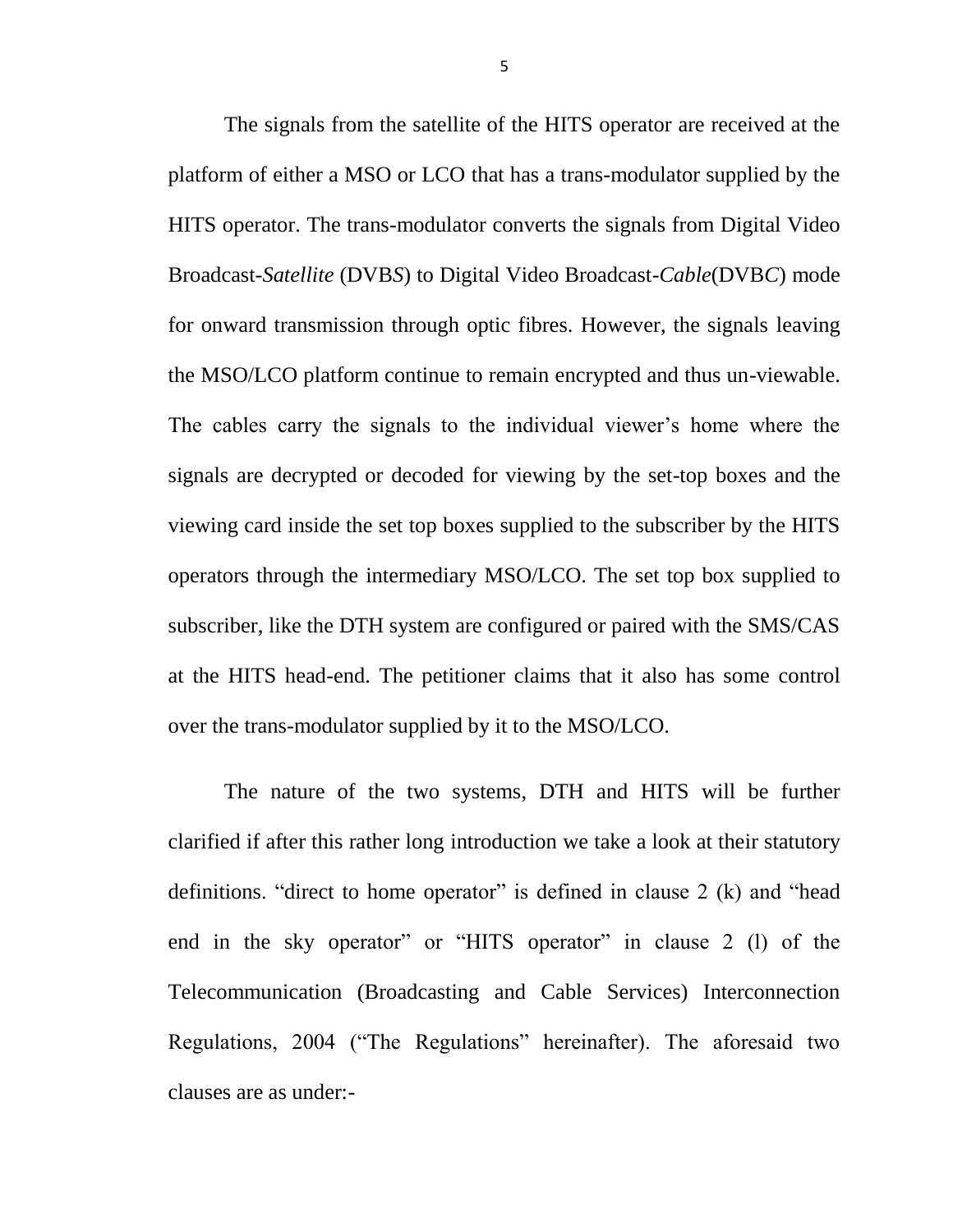"(k) "**direct to home operator**" means an operator licensed by the central government to distribute multichannel TV programmes by using a satellite system directly to subscriber's premises without passing through intermediary such as cable operator or any other distributor of TV channels;

(l) **"head end in the sky operator" or "HITS operator"** means any person permitted by the Central Government to ------

(a) distribute multi-channel TV programmes in C band or Ku band ----

(i) by using a satellite system, to intermediaries like cable operators and not directly to subscribers; and

(ii) by using its own cable network, if any, to the subscribers of such cable network through Quadrature Amplitude Modulation (QAM) set top boxes, after first downlinking the signals at its terrestrial receiving station; and

(b) provide passive infrastructure facilities like transponder space on satellite, earth station facilities, etc. to one or more multi system operators or to any consortium of multi system operators or cable operators, for distribution of multi-channel TV programmes, in C band or Ku band through QAM set top boxes, using such infrastructure facilities.

The second respondent, M/S Media Pro Enterprises India Private Limited can be described within the statutory framework only as an Agent or Intermediary which expressions are defined in clause 2 (b) of the Regulations as under:-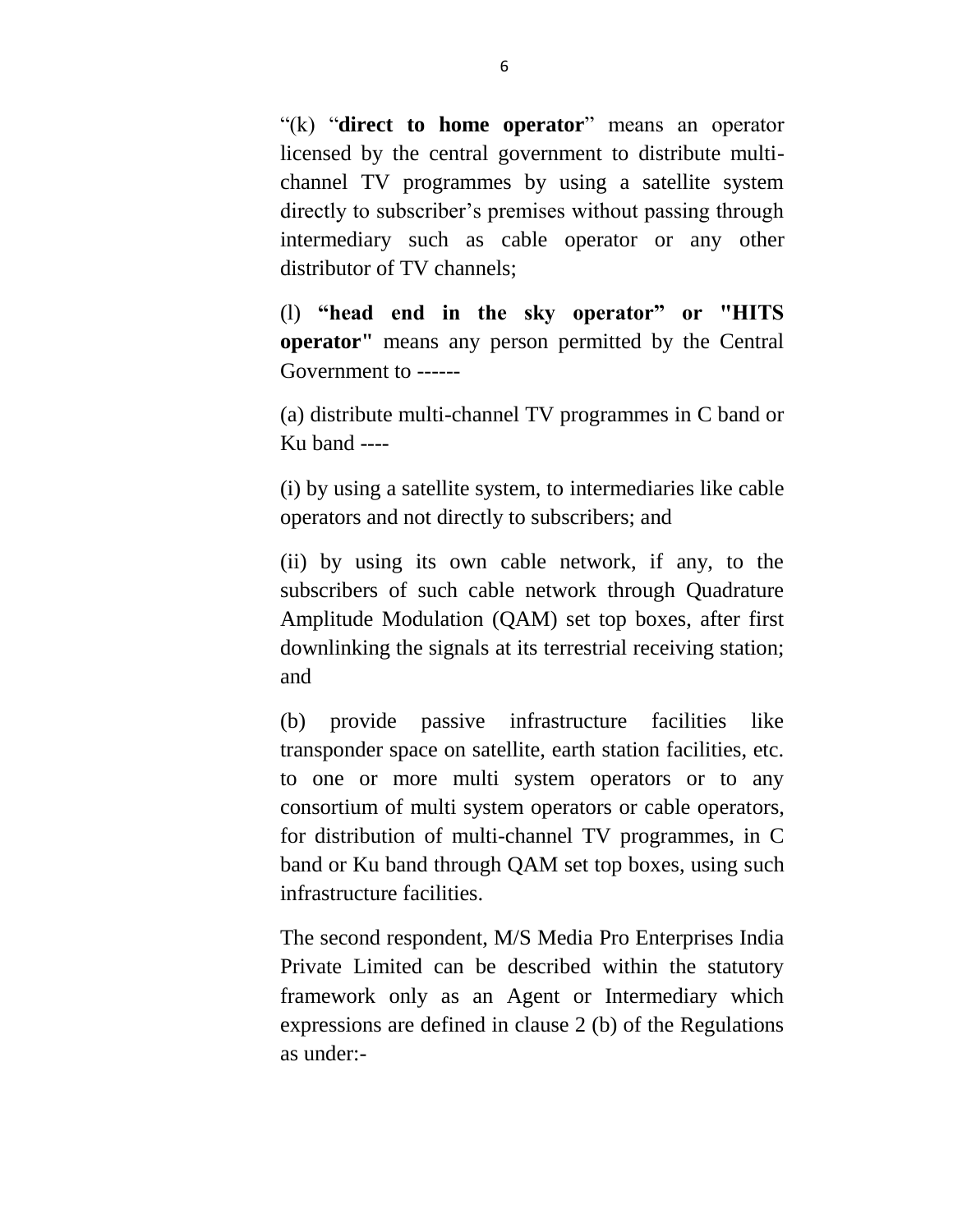(b) "**agent or intermediary**" means any person including an individual, group of persons, public or body corporate, firm or any organization or body authorised by a broadcaster/multi system operator to make available TV channel(s), to a distributor of TV channel."

But the respondent's description as "agent or intermediary" does not do justice to its real position (*and strength*!) in the commercial world of TV transmissions where it is commonly called as "the Content Aggregator". The respondent is in arrangement with primary broadcasters of around 70 TV programmes to represent them collectively (and/or separately) and to enter into agreements on their behalf with other "Service providers", broadcasters, MSOs, LCOs. Mr. Srinivasan, learned counsel for the petitioner aptly described the respondent as "the commercial limb" of the broadcasters.

It is easy to imagine that being represented in a collective, the broadcasters get bargaining power far greater than they would have otherwise wielded on their own.

A good description of the "Content Aggregator" is given by the Telecom Regulatory authority of India (TRAI) in the Explanatory Memorandum to the draft of the Register of Interconnect Agreements (Broadcasting And Cable Services) (Fifth Amendment) Regulations, 2013 which is as under:-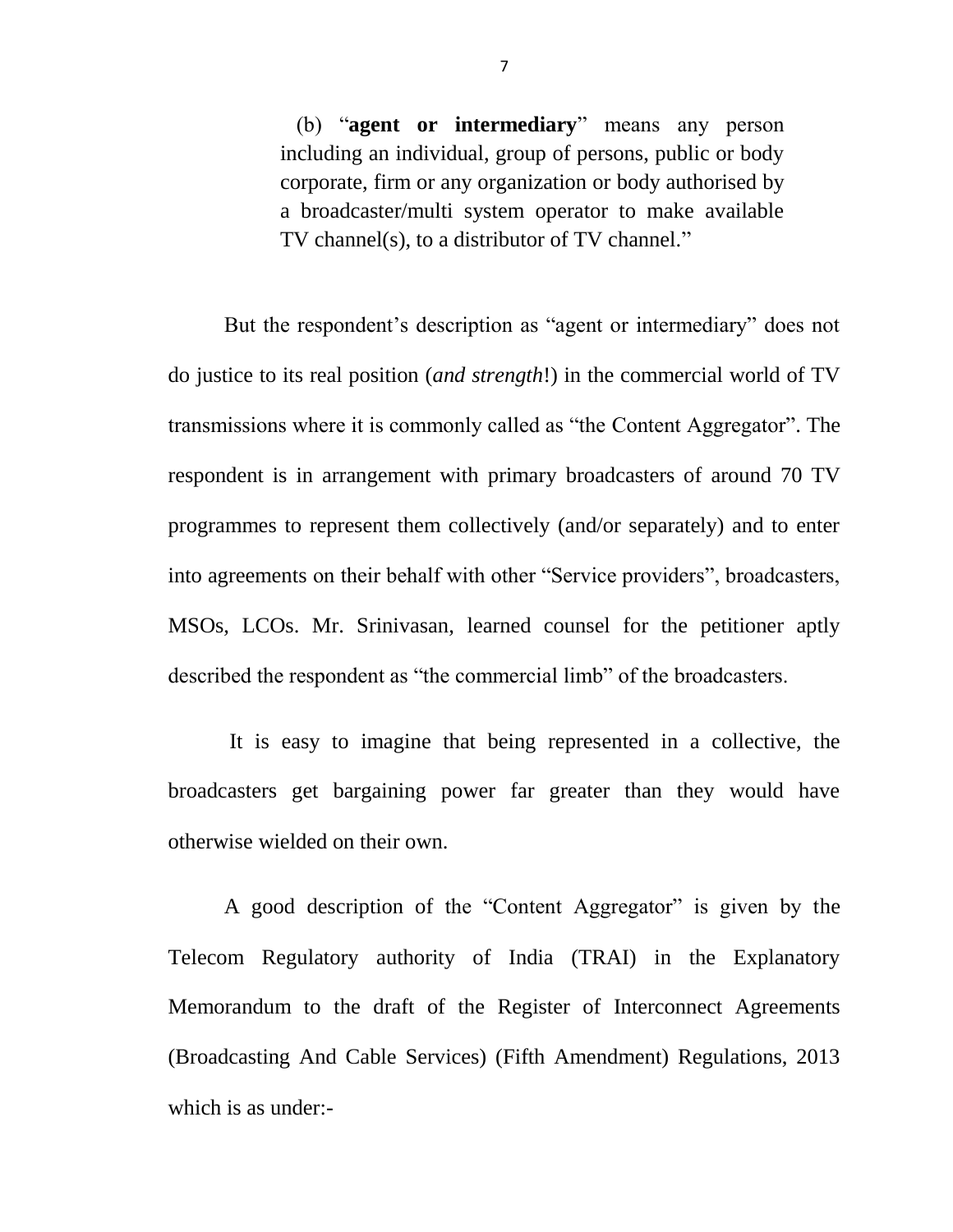"11. As on date there are around 233 pay channels (including HD and advertisement-free channels) offered by 59 pay broadcasters. These channels are distributed by 30 broadcasters/aggregators/agents of broadcasters. **Of these, the four main aggregators and the number of TV channels they distribute are: Media Pro Enterprise India Private Limited – around 75 channels**, IndiaCast UTV Media Distribution Pvt. Limited – around 35 channels, M/s Sun Distribution Services Private Limited – around 30 channels and MSM Discovery Private Limited – around 30 channels.

12. One of the prime drivers for the emergence of authorized distribution agencies of broadcasters could be the fact that the analog Cable TV distribution market is too fragmented with the presence of a very large number of MSOs and LCOs thereby, posing practical difficulties for the broadcasters to deal with them individually. However, the trend observed in this market is the entry of big broadcasting houses into the business of aggregation by forming joint venture companies……….

13. ………….. This together with the misuse of market dominance by the aggregators has led to aberrations in the market. With time, consolidation has taken place in the aggregators' business and now the top four aggregators control around 73% of the total pay TV channel market and wield substantial negotiating power which can be, and is often misused."

(Emphasis added)

Having thus taken note of the legal and commercial personalities of

the petitioner and respondent no.2 we now proceed to examine the relevant

facts of the case which are brief and undisputed.

In the year 2003 the petitioner obtained from the Ministry of Information & Broadcasting the licence to establish, install, operate and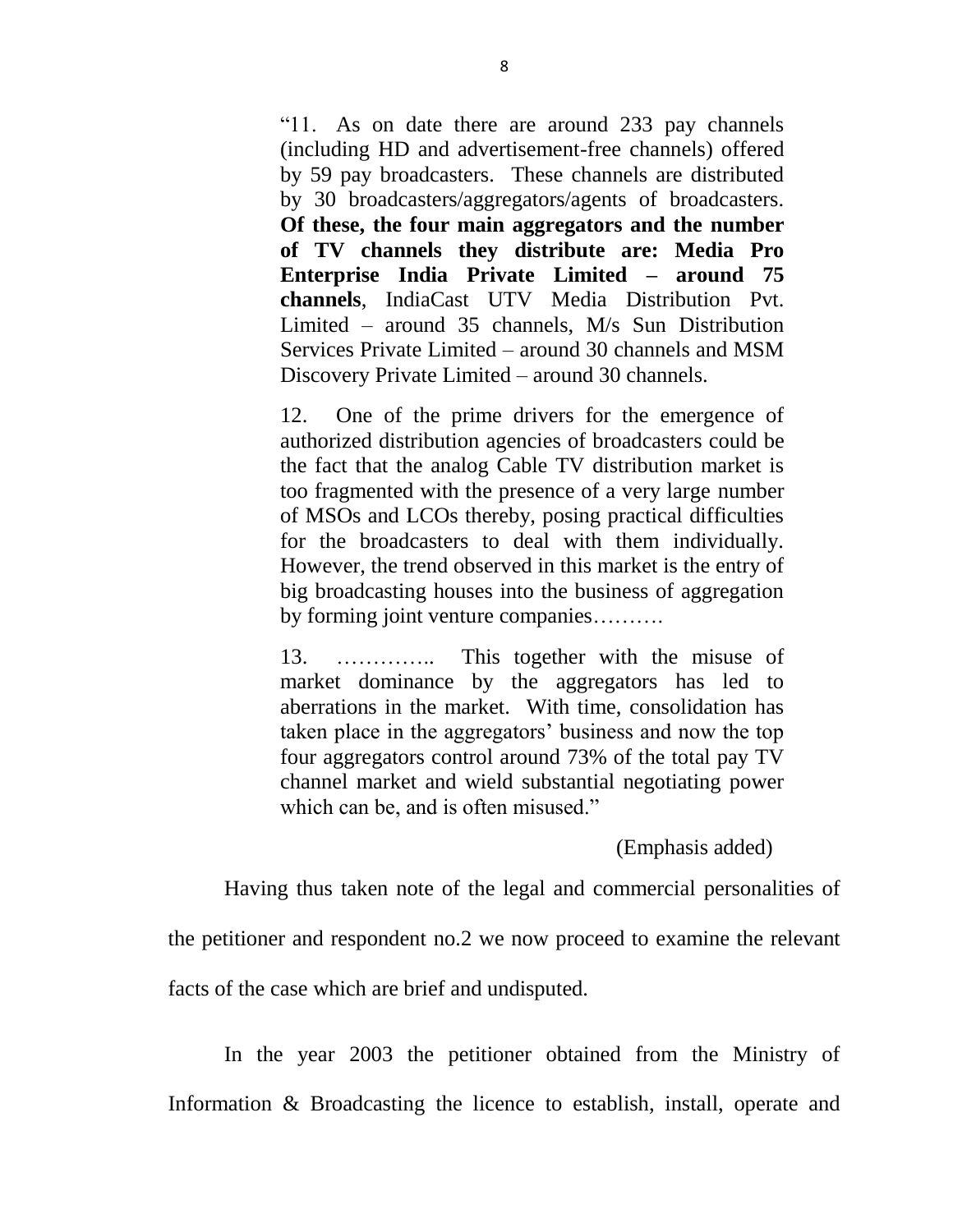maintain "head end in the sky" system to provide digital cable services in India. Apparently, the licence was granted even before provisions were made for accommodation of the HITS operator in the regulatory framework. After suitable provisions were made in the Regulations to accommodate the HITS operator, but even before the petitioner was able to technologically install the "head end in the sky" platform, it approached the respondent by its letter of March 21, 2012 declaring its interest in signing an Interconnect Agreement with the latter so as to be able to offer its channels as part of the petitioner's HITS bouquet. In the letter a request was madeto the respondent to send its commercial offer to initiate the discussion and finalise the details of the Interconnect Agreement for execution by the two sides. The respondent gave its response by email dated March 29, 2012 asking the petitioner to submit its HITS licence and WRD permission to take up the matter further. The exchange of correspondence between the two went on for several months in which the petitioner appears to be anxious to finalise the commercial details with the respondent,even while its "head end in the sky" platform was in the process of being set-up technologically but the response of the respondent appears to be lukewarm and temporizing.

By email dated September 9, 2012 the petitioner sent the details regarding its (technology) partners stating further that while its partners were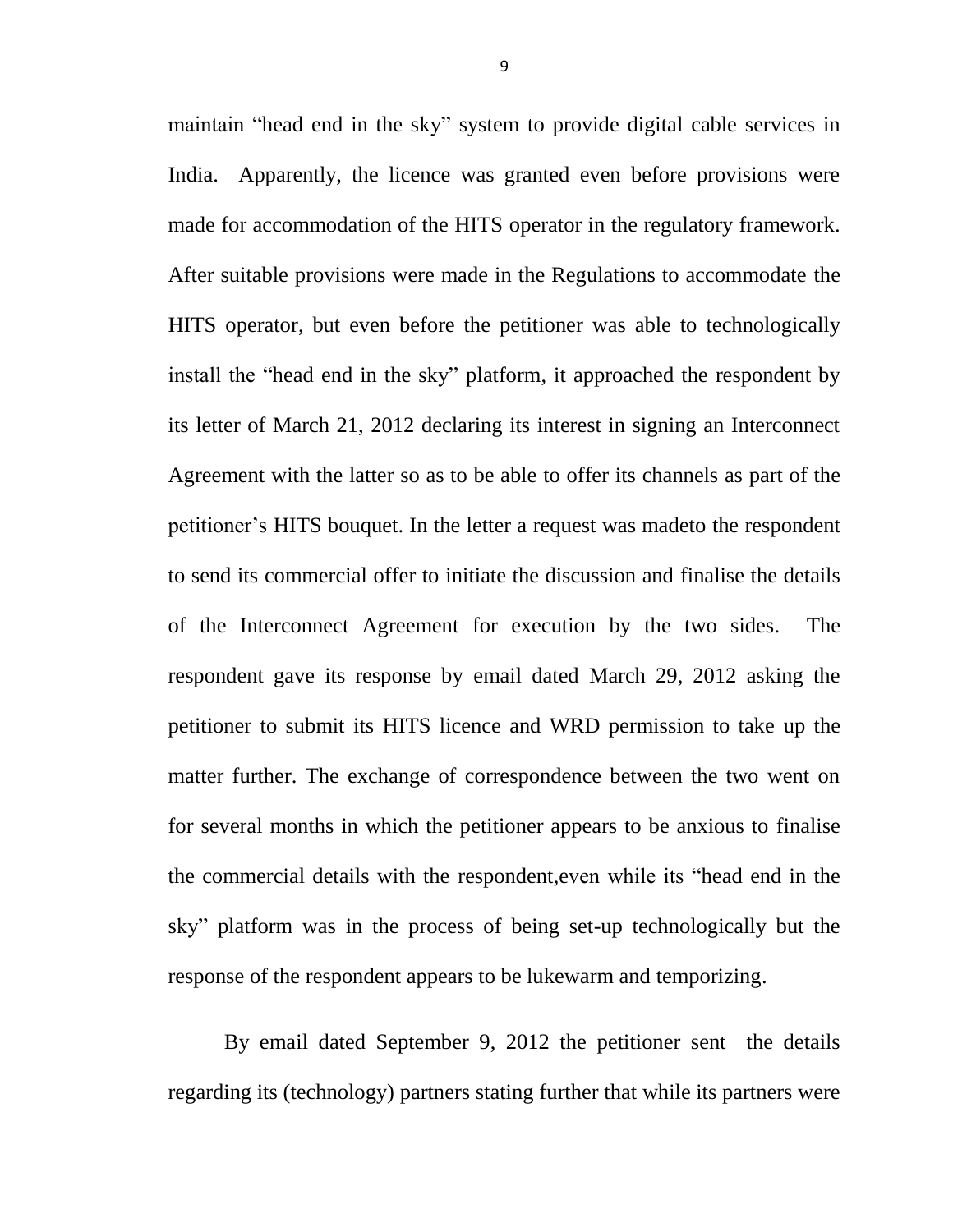setting-up the technology, they (petitioner and the respondent) might move ahead on the financial aspects of the deal that may be given effect to after the technology of the petitioner's system was audited by the respondent's team to its complete satisfaction. This email was followed by another email on September 10, 2012 in which the petitioner provided more details regarding its technology partners and once again requested the respondent to agree upon the financial aspects of the arrangement between the two sides subject to the technical audit/inspection by its technical team. On September 25, 2012 even without receiving any response to its earlier emails, the petitioner sent another email requesting the respondent to send their financial offer and assuring that they were committed to furnish any information/details sought by the respondent. The respondent finally responded by email of September 27, 2012 only to say that they would revert in a couple of days, indicating the "way forward requirements" and the financial offer. On October 19, 2012 the petitioner once again sent an email to the respondent giving several options for structuring the deal between them and stating that the same may be treated as the starting point of discussion and requesting respondent No.2 to propose their standpoint on structuring the deal. On October 22, 2012 the respondent finally replied to the petitionersaying that none of the various proposals made by the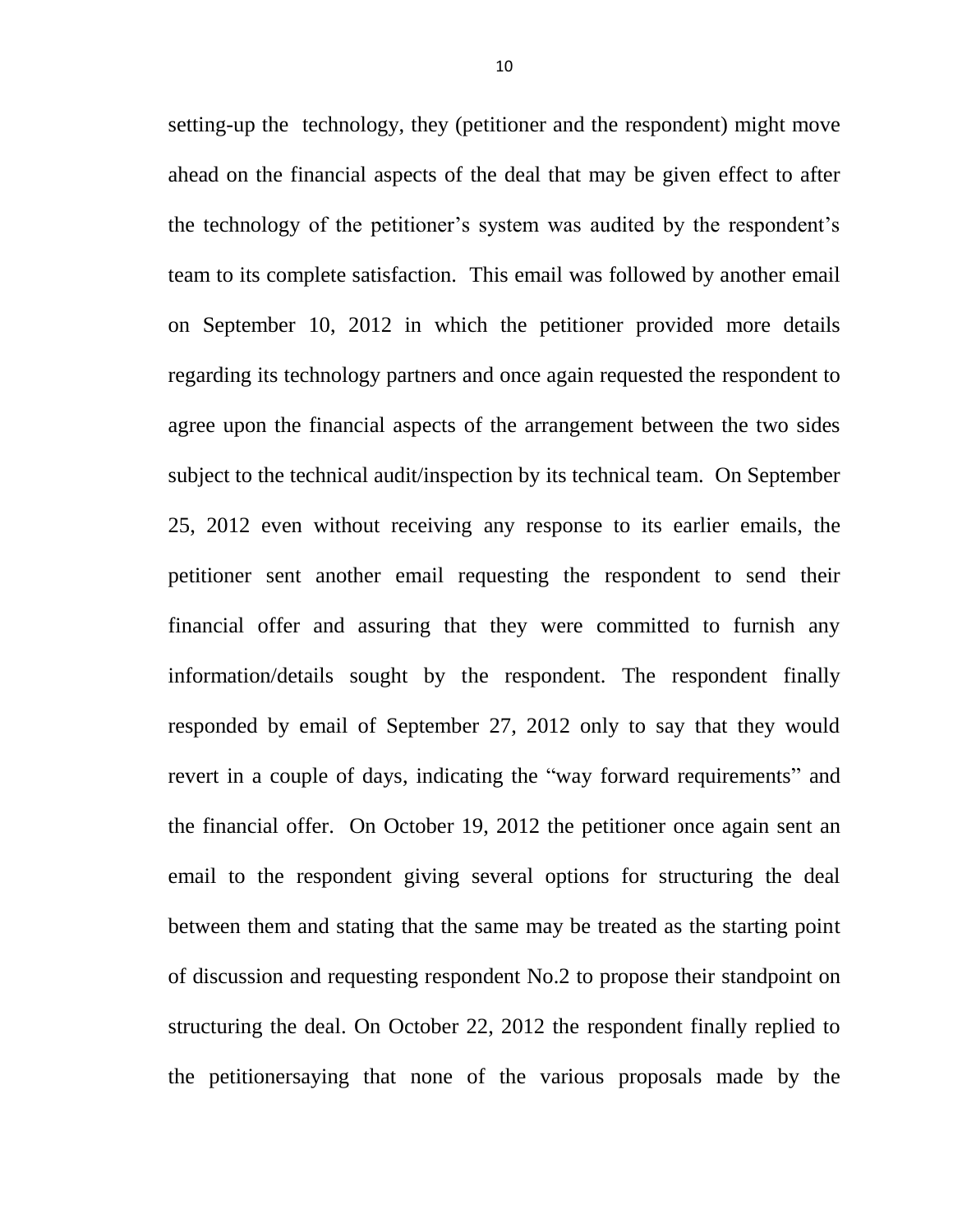petitioner made a viable business case for the respondent. However, though turning down the proposals made by the petitioner, the respondent, in its turn, offered certain options for confirmation by the petitioner. After some more discussions had taken place, the respondent by its email of November 11, 2012 told the petitioner that they could give any response to the petitioner's queries only after getting the feedback from their legal team. On January 4, 2013 the petitioner once again sent an email to the respondent offering to give further information if so required by the respondent.

Failing to get a positive response from the respondent, the petitioner lodged a complaint with the Telecom Regulatory Authority of India (TRAI) on February 20, 2013 andon the following day (February 21, 2013) respondent No.2 wrote a letter to the petitioner informing that they required a technical audit to be conducted before entering into a Subscription Agreement with the petitioner. The petitioner replied by its letter of February 28, 2013 asking the respondent to share its proposed test schedule so that the technical audit of the petitioner's facility may be conducted at the earliest. Getting no response to its letter, the petitioner sent a reminder on March 15, 2013. The respondent by its letter of March 26, 2013 told the petitioner that it would be convenient(for it) to conduct the technical audit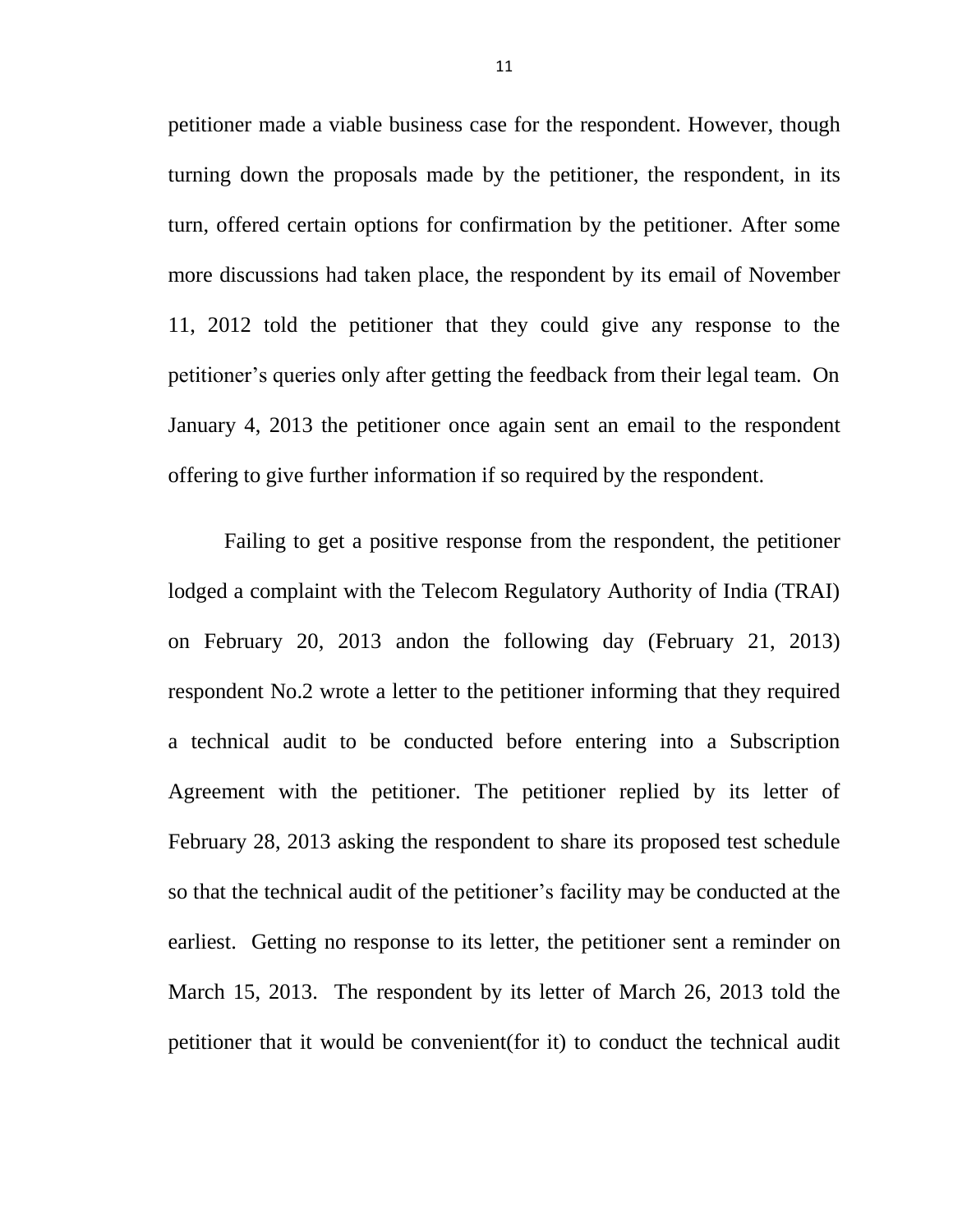either on April 12 or 16, 2013. This letter has some relevance for future discussions and, therefore, in so far as relevant, it is being reproduced here:

> "As requested by you, we have attached herewith the test schedule. Please note that as conveyed to you earlier **we will be inspecting your systems to check compliance of the parameters specified in Schedule IV of the Telecommunication (Broadcasting And Cable Services) Interconnection (Fifth Amendment) Regulations, 2009 No.4 of 2009 dated 17th March, 2009** as per the test schedule attached herewith. We will also be understanding in detail the working of your system and the business model."

> > (Emphasis added)

On April 10, 2013 the installation of the petitioner's headend facility was completed with the help of the technology provided by M/S Beijing Novel-Super Digital TV Technology Company Limited and the latter in its certificate approved the petitioner's HITS facility and certified that the system set-up by the petitioner is totally capable of providing content protection to broadcasters and is fit for all other purposes (a copy of the certificate is enclosed as Annexure  $- P/3$  and may be seen at Page 58 of the Brief). On April 15, 2013 the petitioner had its head end facility installed with the help of the technology provided by M/s Motorola Mobility and the latter in its certificate approved the petitioner's HITS facility and certified that the system set-up by the petitioner is totally capable of providing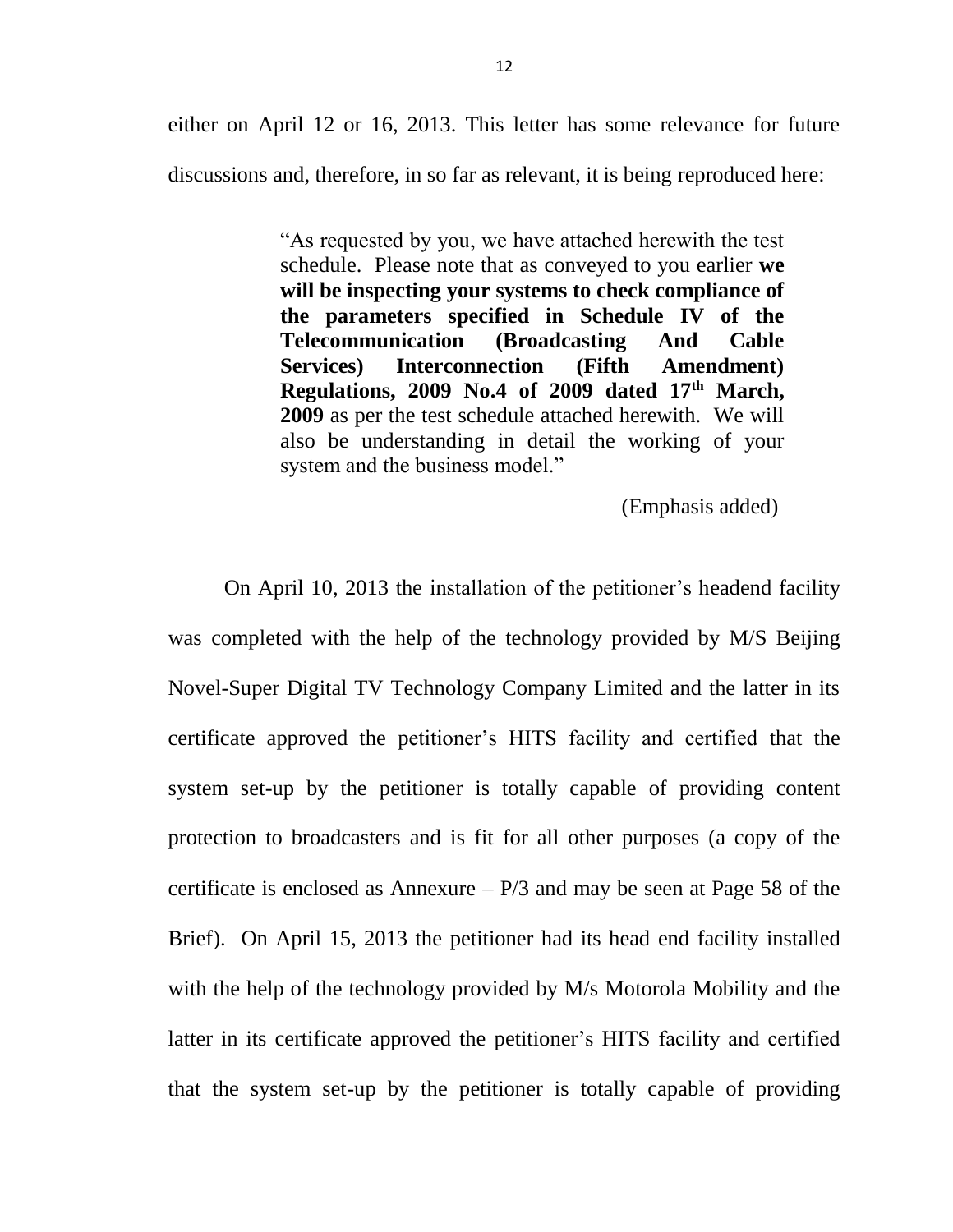content protection to broadcaster and is fit for all other purposes (a copy of the certificate by M/s Motorola is part of Annexure-P/3 and may be seen at Page 57 of the Brief). Petitioner also entered into a commercial arrangement with Intelsat, a commercial satellite service provider for providing the necessary transponder space for its HITS project.

It needs to be noted here that the establishment of the head end facility by the petitioner brought about a fundamental change in the nature of the negotiations between the two sides. Prior to the establishment of the head end facility the requests by the petitioner to respondent no.2 for settling the financial details might be seen as purely commercial proposals but after the installation of the head end facility the negotiations acquired a statutory character. As the petitioner became fully equipped to work as a HITS operator its request to respondent no.2 for providing its TV channels attracted the "must provide" directive in clause 3.2 and the time limit prescribed by clause 3.5 of the Regulations which is as under:

> "3.5 Any broadcaster, multi system operator or HITS operator, as the case may be or any agent/any other intermediary of the broadcaster, multi system operator or HITS operator, as the case may be to whom a request for providing TV channel signals is made, should either provide the signals on mutually agreed terms to the distributor of TV channels who is seeking signals, or specify the terms and conditions on which they are willing to provide TV channel signals, in a reasonable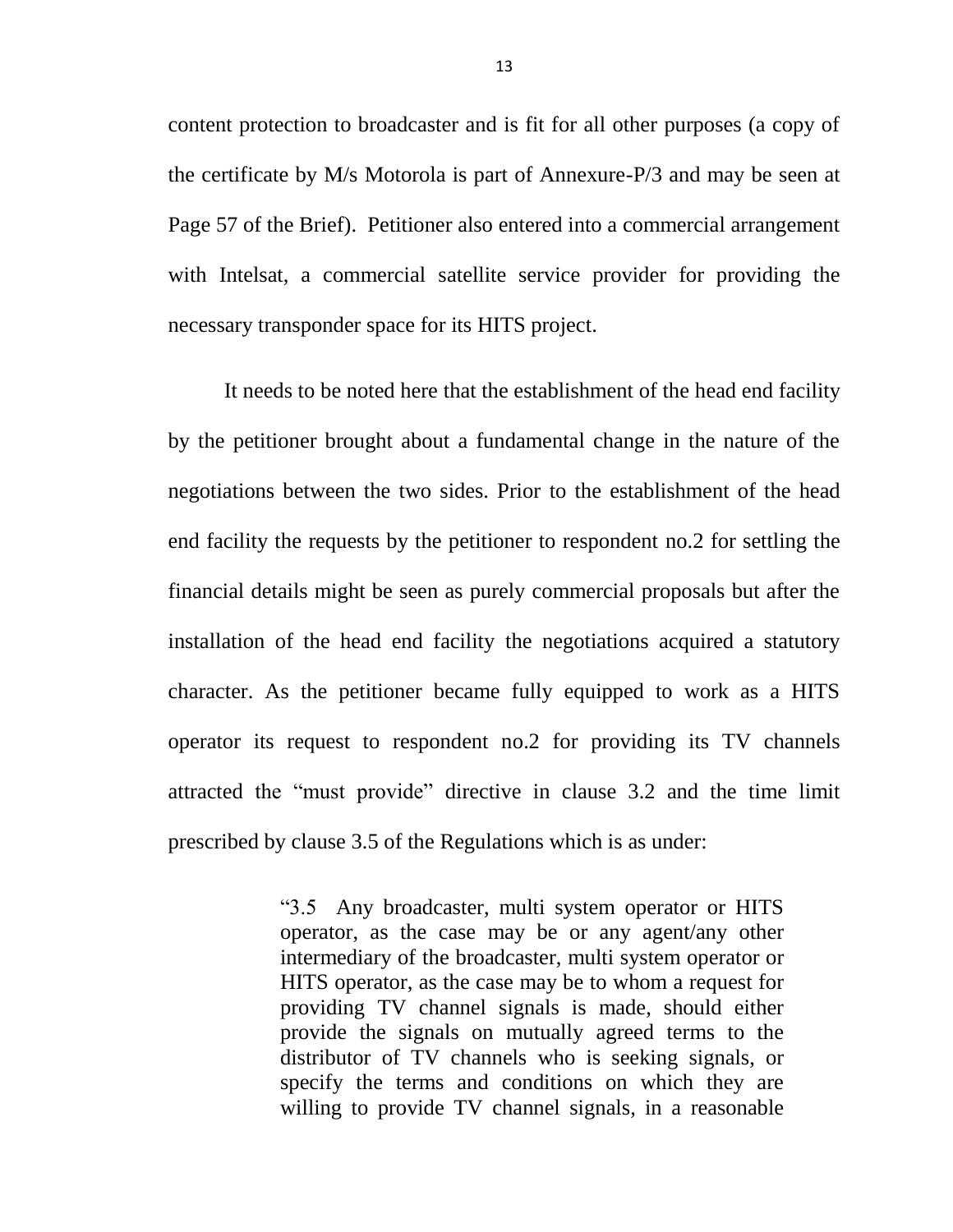time period but not exceeding sixty days from the date of the request. In case, the broadcaster, multi system operator or HITS operator as the case may] or any agent/any other intermediary or the [broadcaster, multi system operator or HITS operator, as the case may be] to whom a request for providing TV channel signals is made, turns down the request for TV channel signals, the reasons for such refusal must also be conveyed within sixty days from the date of the request for providing TV channel signals so as to enable the distributor of TV channels to agitate the matter at the appropriate forum.

*Explanation* – The time limit of sixty days shall also include time taken by the broadcaster to refer the distributor of TV channels, who has made a request for signals, to its agent or intermediary and *vice versa*."

On April 16 and 24, 2013 the respondent held a technical audit at the petitioner's terrestrial receiving station at Surajpur Industrial Area, Greater NOIDA, following which it made a technical audit report vide its email dated April 29, 2013 raising certain queries and objections. The petitioner by its letter of May 22, 2013 gave its reply to the respondent's queries and objections.

Between the two test visits by the respondent at the petitioner's Surajpur station, the petitioner on April 18, 2013 made a representation to M/s Broadcast Engineering Consultant India Ltd. (BECIL, respondent no.3 in this petition) to visit the petitioner's HITS platform for inspection and to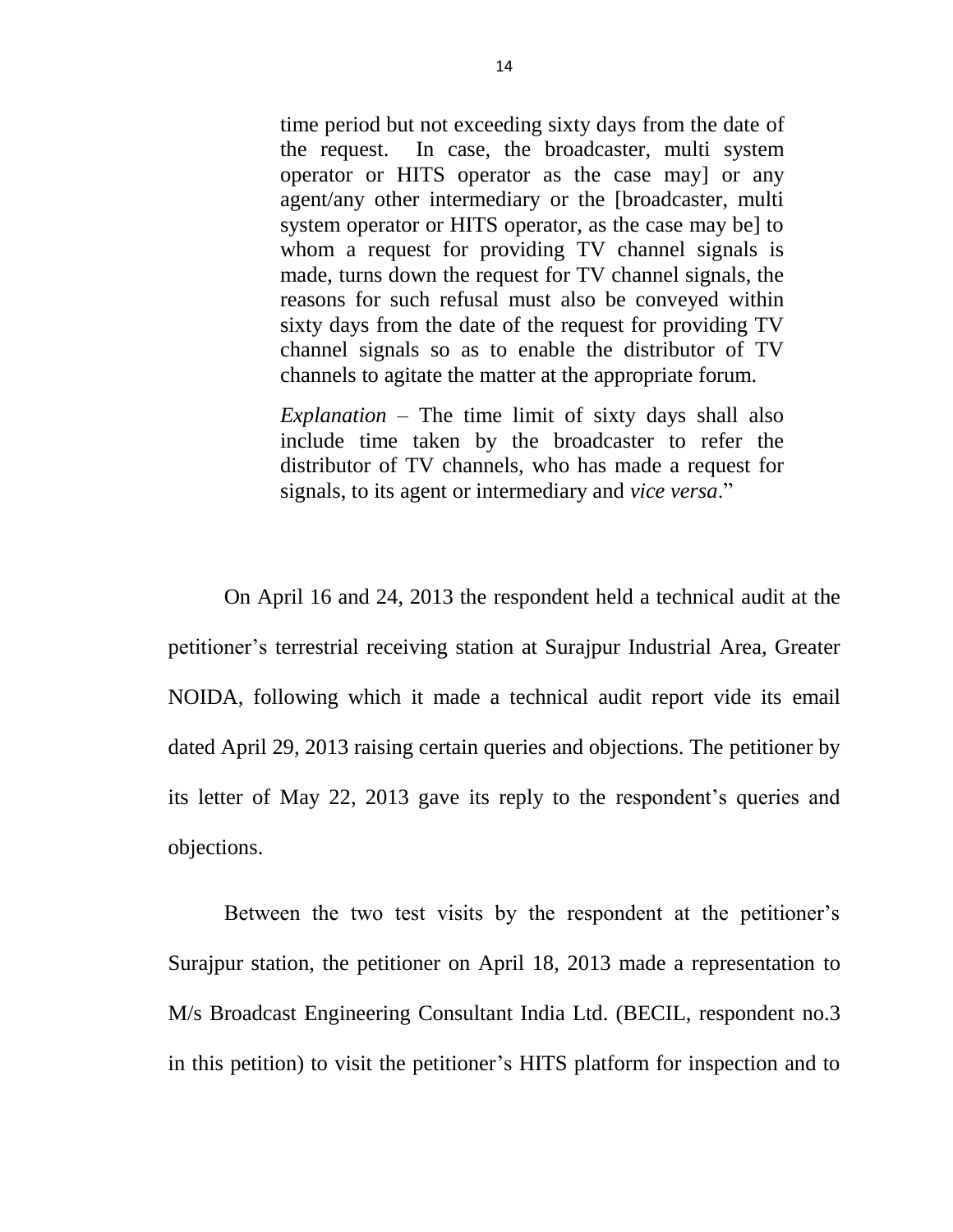conduct a technical audit. At the petitioner's request BECIL visited the petitioner's station at Surajpur and held a preliminary inspection on May 3 and May 23, 2013. According to the petitioner, it was forced to approach BECIL for technical audit of its HITS system to check its compliance with schedule IV of the Regulations on account of dilatory tactics employed by respondent no.2 in providing its TV channels to the petitioner.

On May 24, 2013 the petitioner withdrew its complaint submitted before TRAIbut at the same time, apparently losing all hope of arriving at any arrangement with respondent no.2 through mutual negotiations, finally took recourse to legal proceedings. On May 29, 2013 while this Tribunal was not sitting, the petitioner approached the Delhi High Court in a Writ Petition being WP(C) No.3713/2013 impleading respondent no.2 and BECIL as respondents 2 and 3 respectively. On that date, the High Court issued notice in the writ petition and after hearing Counsel for respondent no.2 passed the following order:

"After some arguments, the learned counsel for the petitioner and respondent no.2, who appear before me, **agree**  that, for the moment, the following directions can be issued by the court:

(i) the petitioner shall respond to the communication dated 29.04.2013 in the course of the day;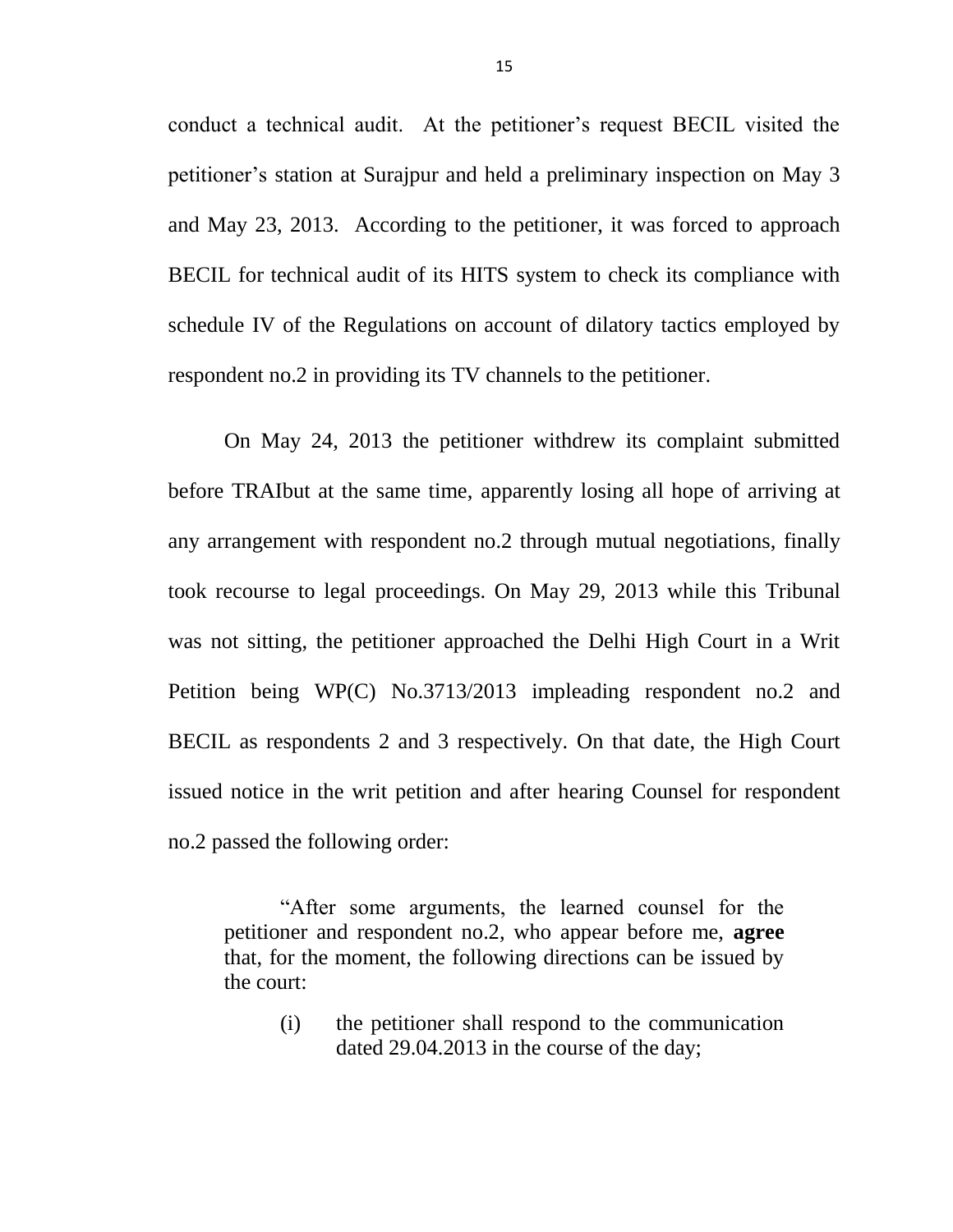- (ii) the representatives of the petitioner and respondent no.2 shall meet and deliberate upon the issues raised in the said communication and all other issues concerning them at a meeting, which would be held at respondent no.2's office at Noida on 03.06.2013 at 11.00 a.m. The meeting shall be minuted and the minutes of the meeting will be filed in court;
- **(iii) in case the petitioner and respondent no.2 are not able to resolve the issues, on a request being made to respondent no.3 by the petitioner, a technical audit will be carried out by the said respondent. Respondent no.2 while carrying out the audit will take into account the concern of respondent no.2. Respondent no.3 shall place its report before the court.**

Needless to say, the technical audit, if necessary, will be carried out by respondent no.3 **in accordance with the extant regulations and that this exercise will be without prejudice to rights and contentions of the parties.**"

(Emphasis added)

The differences between the two sides were evidently not resolved through bipartite discussion and consequently BECIL was called in for a technical audit of the petitioner's system. Following the High Court order, BECIL on June 8, 2013 wrote to respondent no.2 asking to submit its queries and doubts in regard to the petitioner's HITS platform/facility. Respondent no.2 by its email dated June 10, 2013 submitted to BECIL its technical concerns in respect of the petitioner's HITS facility. On June 13,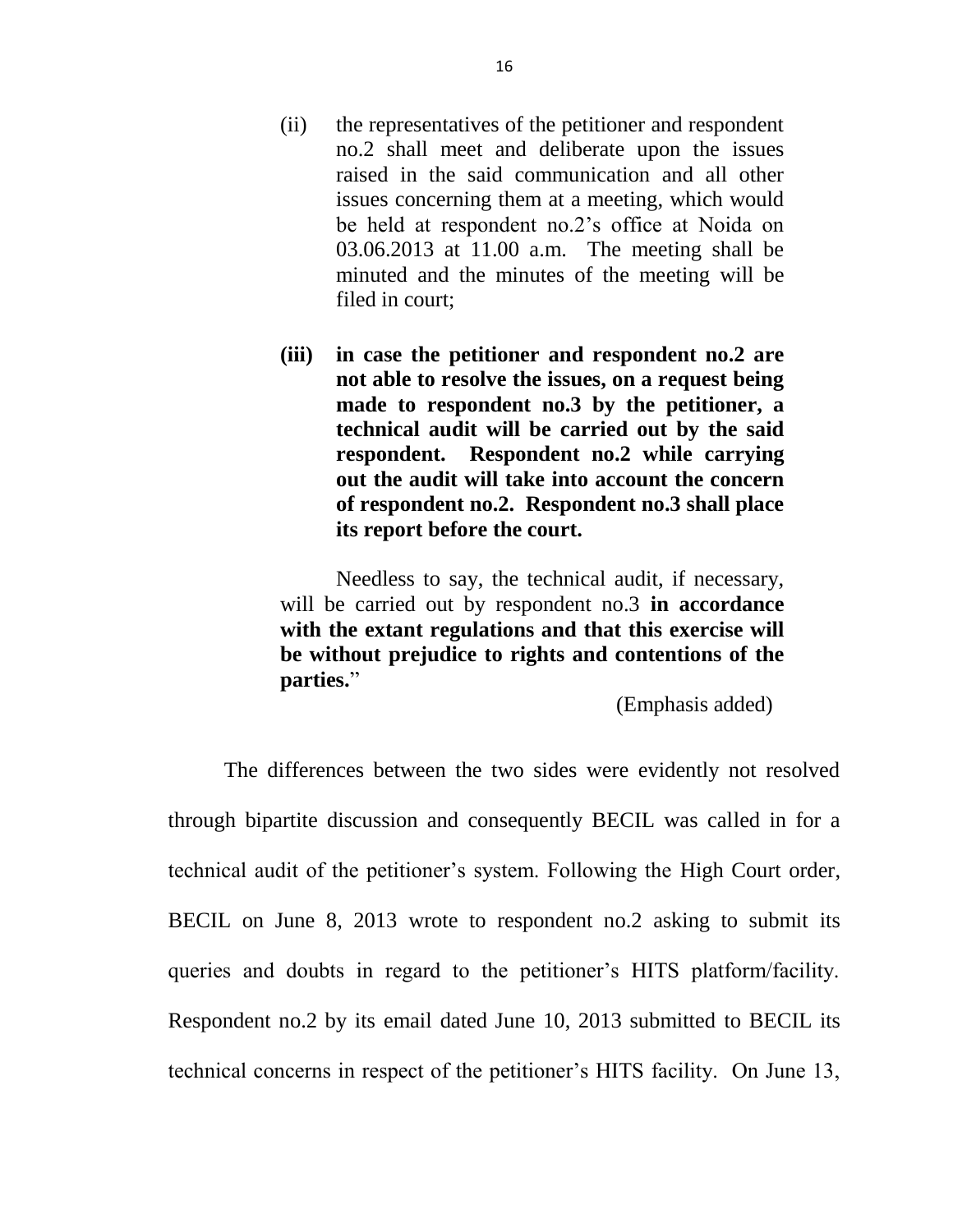2013 the technical team of respondent no.2 also gave a presentationbefore BECIL explaining its concerns before the technical audit was undertaken as directed by the High Court order. BECIL finally held the technical audit of the petitioner's HITS platform/facility on June 14 and June 20, 2013 and gave its technical audit report to the petitioner. Based on its audit report BECIL certificate testifiesthat the Conditional Access System & Subscriber Management System installed at the petitioner's station at Surajpur satisfied the stipulated criteria.

On July 1, 2013, the petitioner, greatly fortified by the BECIL report and certificate in its favour renewed its prayer before the Delhi High Court for a direction to respondent no.2 to enter into an Interconnection Agreement with it for providing its TV channels to the petitioner. However, as on the same date this Tribunal had commenced functioning, the High Court disposed of the Writ Petition sending the matter to the Tribunal.

Those are the brief facts and the background in which the matter has come to this Tribunal.

At this stage it will be apposite to turn back and recall that earlier the same matter had come before the Tribunal in which another HITS Operator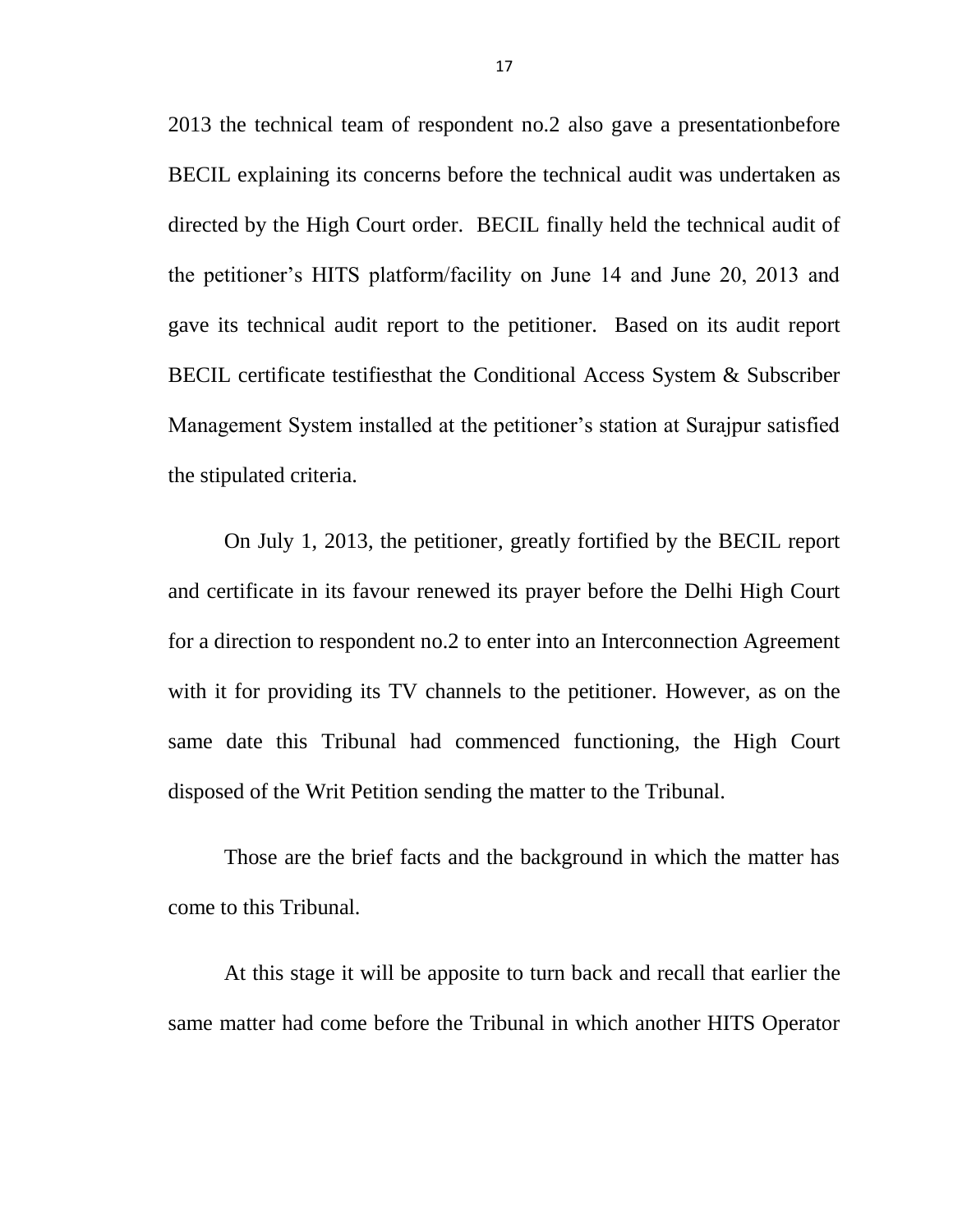had claimed identical reliefs against some other broadcasters and "ContentProviders"

 It may be noted that in the year 2003, apart from the present petitioner one Dish TV India Limited  $(Dish TV)<sup>1</sup>$  had also obtained from the Government of India the licence to set-up the head end in the sky platform. Dish TV had come to the Tribunal in Petition Nos.114(C) and 115(C) of 2008 impleading a total of 4 broadcasters (2 in each of the petitions) as respondents seeking a direction to them to forthwith make available to it activated decoders/viewing cards for receiving the channels available with those respondents on "non-discriminatory" basis for distribution on its HITS platform. The two petitions filed by Dish TV failed and were dismissed by the judgment and order dated August 13, 2008 but it will be instructive and helpful to refer to the earlier judgment of the Tribunal in some details.

In that case, the Tribunal noticed clause 3.2 of the Regulation which had already been amended to include head end in the sky operators. The Tribunal also noticed the recommendations of the TRAI on the issue of allowing the HITS permission holders (who were two at that time) to operate

l

 $<sup>1</sup>$  As a matter of fact, Dish TV India Ltd. was the first to get the HITS licence followed by the present</sup> petitioner.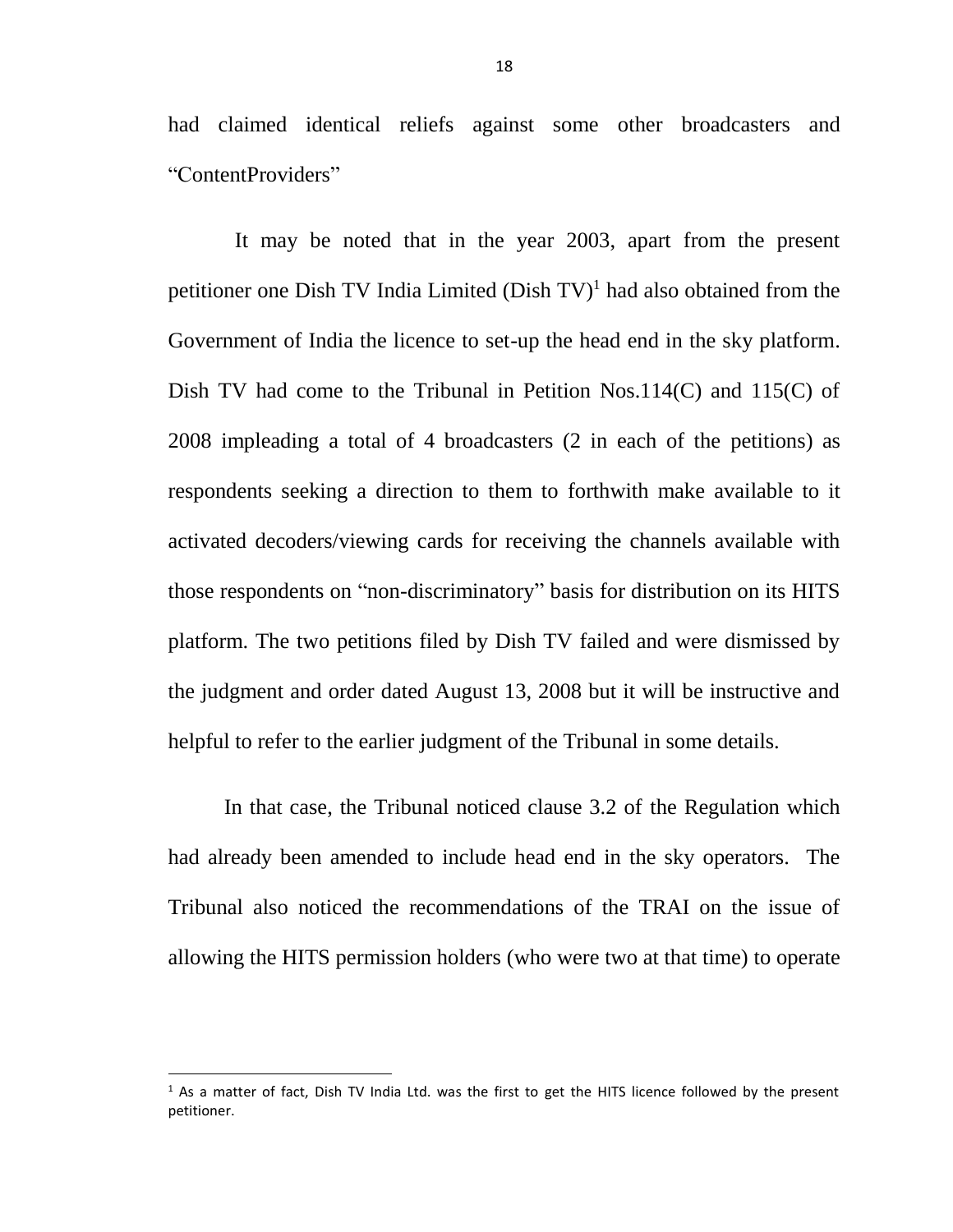under the new licensing framework. The Tribunal extracted certain parts

from the TRAI recommendations for quoting in its judgmentas under:

"1. M/s ASC Enterprises (at present M/s Dish TV) and M/s Noida Software Technology Park Ltd. (M/s NSTPL) were granted permission in 2003 for HITS operations using teleport facility. M/s Dish TV had reportedly launched its HITS service in August, 2003**.** Later, because implementation of CAS was deferred, M/s Dish TV reportedly surrendered the satellite transponder capacity. M/s NSTPL had received the permission for HITS service in 2003 but reportedly did not start the HITS.

2. ……these permission holders are presently having valid permission to run HITS service over their teleport and neither of them is at present operating HITS service. M/s Dish TV claims to be in a state of readiness to start operations and has sought permission from the Government for change of satellite to start HITS operation.

3. **To ensure digitization and addressability in the cable sector and to ensure greater competition it is desirable that these permission holders should be allowed to provide the HITS operation on the existing guidelines terms and conditions, till at least such time that the terms and conditions of HITS license are notified by the Government of India. Thereafter, the two existing permission holders should be encouraged to migrate to the new licensing regime of HITS within a specified time frame. Therefore, the Authority recommends as follows**:

(i) ……………

(ii) However, the existing HITS permission holders will be allowed to commence the HITS operation on the basis of their existing HITS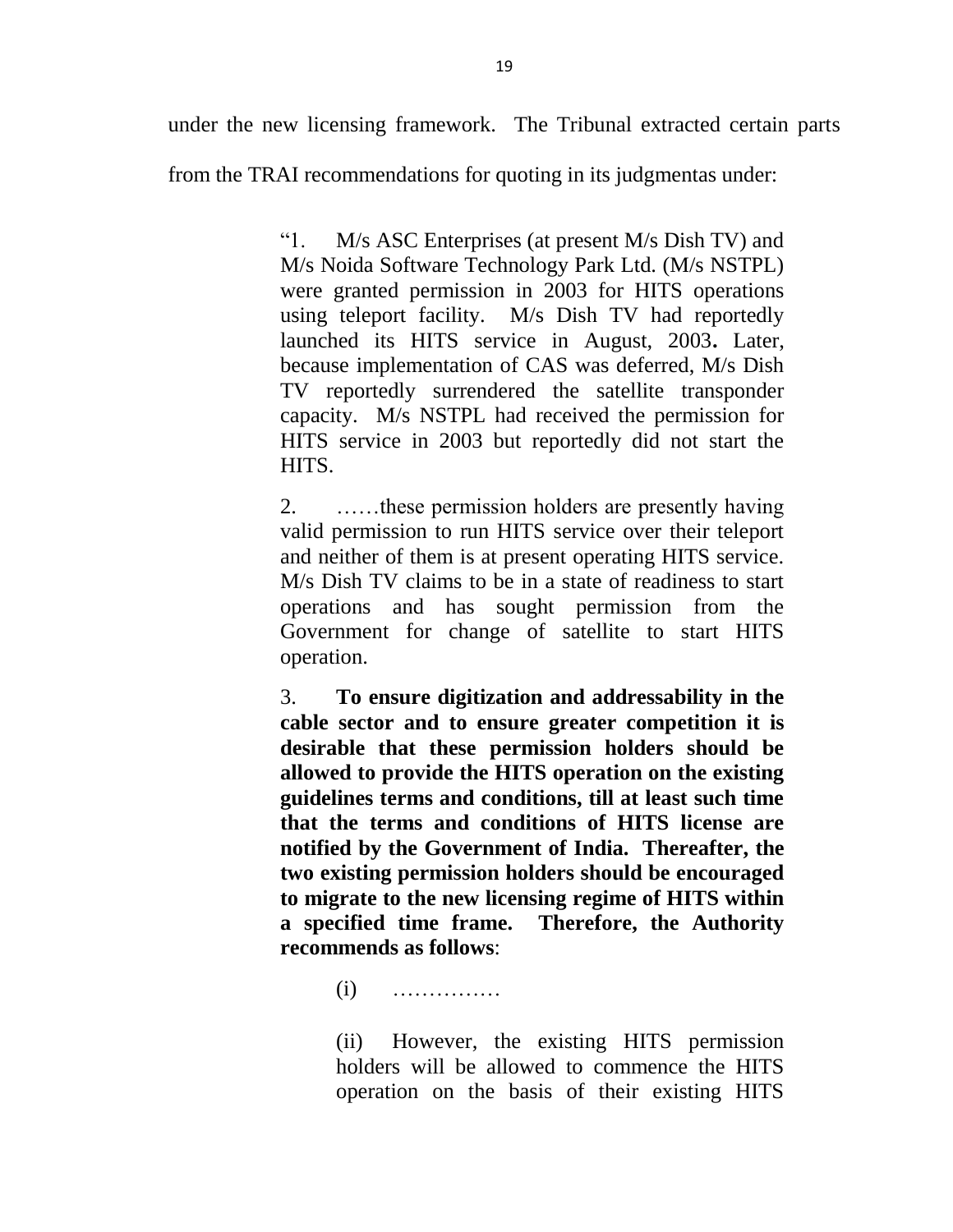permission provided they given an undertaking to the effect that they shall migrate to the new HITS licensing regime within a period of three months from the date of notification of the new HITS licensing framework by fulfilling of the terms and conditions of the new license and that in the event of their failure to do so after having given such an undertaking their existing HITS permission shall be liable to be cancelled."

(Emphasis added)

The Tribunal also noted the contents of the letter of TRAI dated February 15, 2008 in reply to the letter of the Ministry of Information & Broadcasting dated January 21, 2008 inquiring from TRAI as to whether Dish TV could be allowed to start operations or not. The reply of TRAI was as under:

> "As regards the issue of existing HITS permission holders, the Authority is of the opinion that for faster roll out of digitalization and Conditional Access System in cable sector **it is essential to have a framework for these permission holders to operate and to migrate to the new licensing regime of HITS, as and when these are notified by the Government**. The recommendations of the Authority in this regard are enclosed at Annexure to this letter."

> > (Emphasis added)

Yet the petitions failed for want of suitable amendment in clause 5.6 of the policy guidelines formulated by the Government of India, Ministry of Information & Broadcasting (Broadcasting Wing) vide its notification dated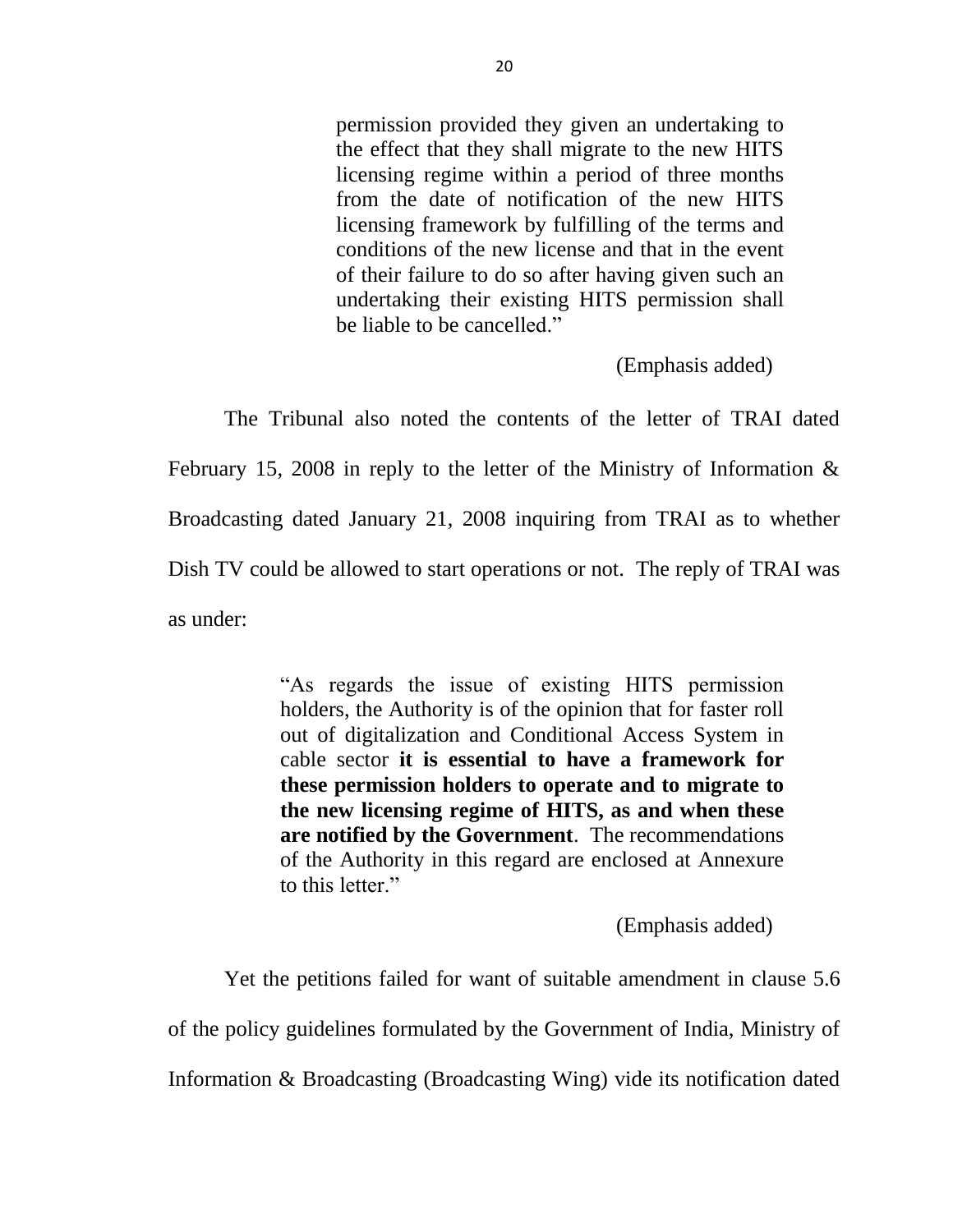November 11, 2005. It was contended on behalf of the broadcasters, respondents in those petitions that the Government of India, Ministry of Information & Broadcasting (Broadcasting Wing) vide its notification No.F.No.13/2/2002-BP&L/BC-IV dated November 11, 2005 had formulated guidelines for downlinking satellite television channels downlinked/received/ transmitted and re-transmitted in India for public viewing. Clause 5.6 of those guidelines stipulated that a broadcaster would provide satellite TV channel signals, reception decoders **only to** registered MSOs/Cable Operators or registered DTH Operators.Clause 5.6 of the Government policy guidelines then in existence was quoted in the earlier of the judgment as under:

> "5.6 The applicant company shall provide Satellite TV channel signal reception decoders only to MSOs/Cable operators registered under the Cable Television Networks (Regulation) Act 1995 or to a DTH operator registered under the DTH guidelines issued by Government of India."

> > (Emphasis in the original)

The Tribunal considered the rival contentions based on clause 5.6 of the Government guidelines and in that regard examined the circular letter issued by the Ministry of Information & Broadcasting on July 7, 2008 and heavily relied upon by the petitioner Dish TV. On a consideration of the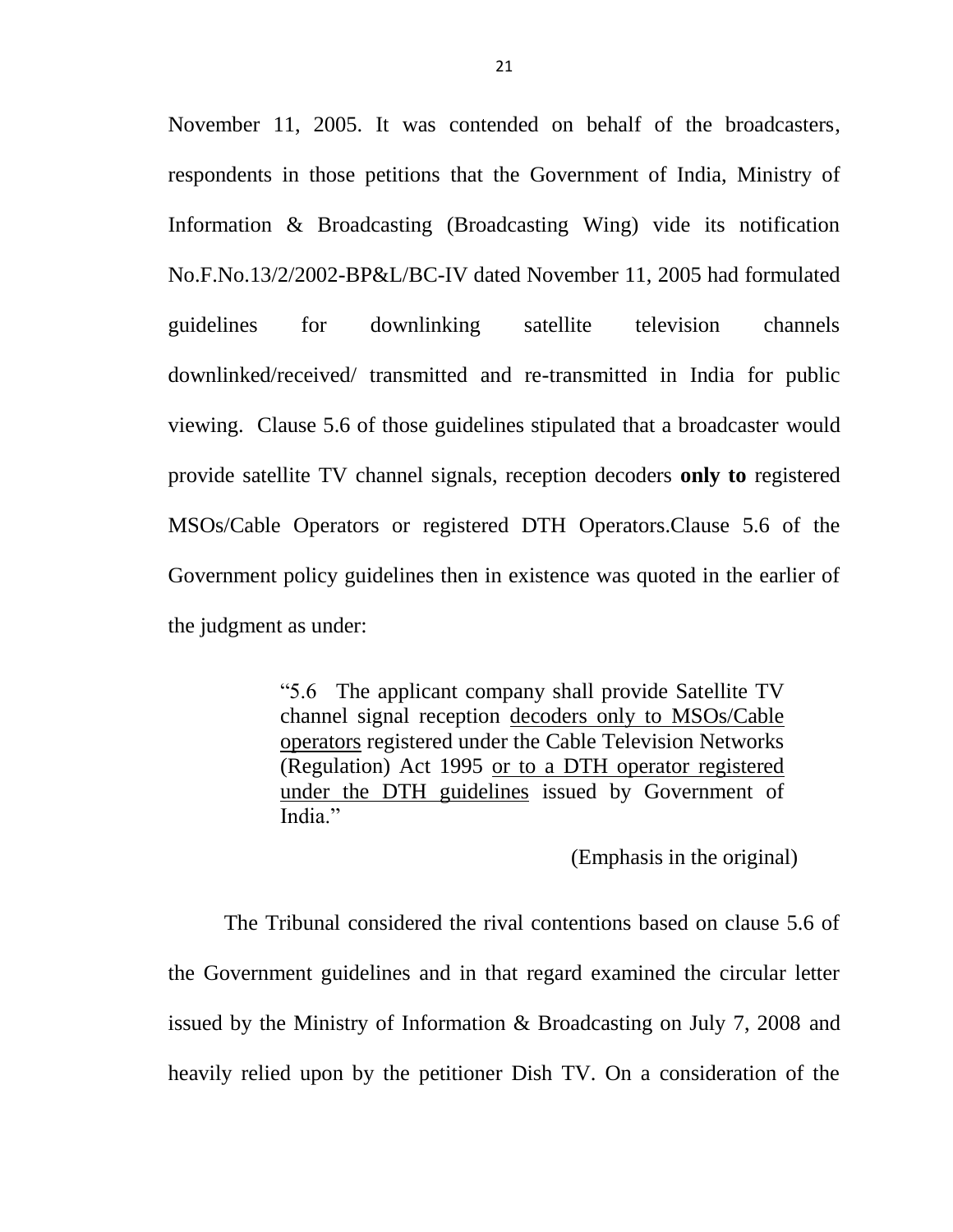rival submissions the Tribunal upheld the objection raised by the respondents broadcasters and came to find and hold as under:

> "The petitioners have tried to meet this objection by annexing with their rejoinder a copy of letter dated  $7<sup>th</sup>$ June, 2008 written by petitioner No.1 to respondent No.1. In the said letter it is stated that policy framework being relied upon by Star was only in respect of future HITS licensees to be granted after HITS policy framework is laid down by the Government. It is further stated in the said letter that for existing HITS licensees there was no impediment. Further it is explained that the Dish TV would enter into an agreement with Star Den for downlinking and turnaround of various TV channels which would be re-transmitted through HITS platform to WWIL (MSO) and other independent cable operators/MSOs who are desirous of obtaining the digital signals from them for onward transmission to the subscribers through the cable network. This explanation to my mind does not meet the point raised by the respondents. **The policy Guidelines of 2005 clearly state that broadcaster can provide signals only to the registered MSOs or cable operators or to a DTH operator registered under the DTH guidelines issued by the Government of India. The use of word "only" has to be appreciated and not ignored. What follows from this is that petitioners may be ready to roll out HITS platform, but the Ministry of Information & Broadcasting is not ready to give permission to broadcasters to provide content to HITS licensees.**"

> > (Emphasis added)

Even while denying the relief claimed by the Dish TV, the Tribunal acknowledged the advantages of the HITS system for distribution of TV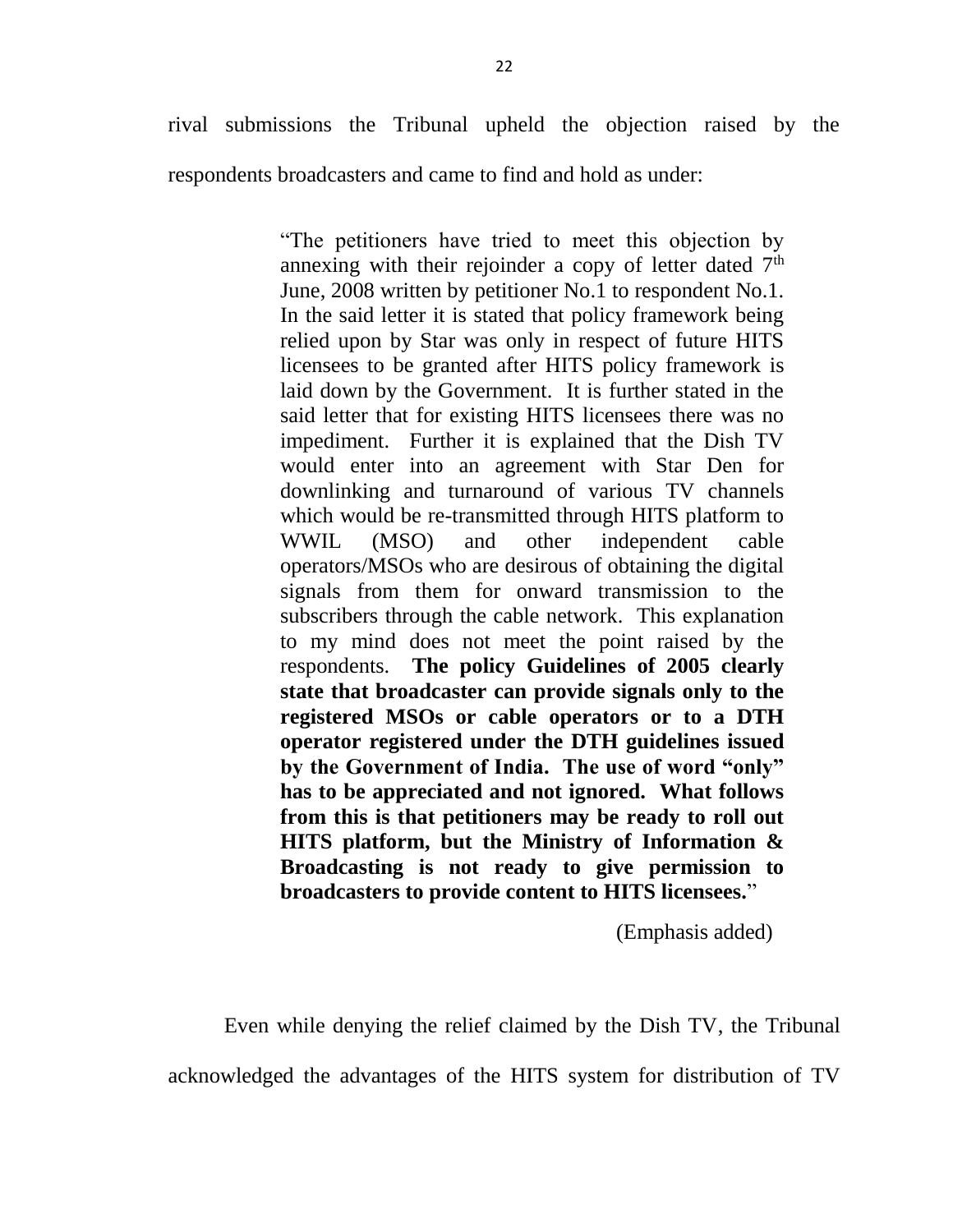channels and in the concluding portion of the judgment, the Tribunal observed as under:

> "I cannot help observing that neither party disputes the advantages under the HITS system. It is also not disputed that this will be beneficial to the consumers as it will reduce the costs to the consumer while the MSOs and broadcasters will have the benefit of an addressable system. If every player stands to benefit from the system, I fail to understand why the Government is dithering on issuing clear Guidelines to allay the apprehensions of the broadcasters. The broadcasters today apprehend that in view of the existing guidelines if they provide signals/content to the HITS platform, they will be violating the existing Guidelines because the existing Guidelines permit supply of signals/content only to registered MSOs and cable operators and to the DTH platform."

Having examined the circumstances in which the previous petition on behalf of another HITS operator failed we can now take a look at the relevant statutory provisions as they stand today after amendments, subsequent to the decision of the Tribunal in the case of Dish TV on August 13, 2008.

Clause 3 of the Regulations prohibits any understanding or arrangement between a broadcaster of a TV channel and any distributor of TV channel to the exclusion of other distributors of TV channels.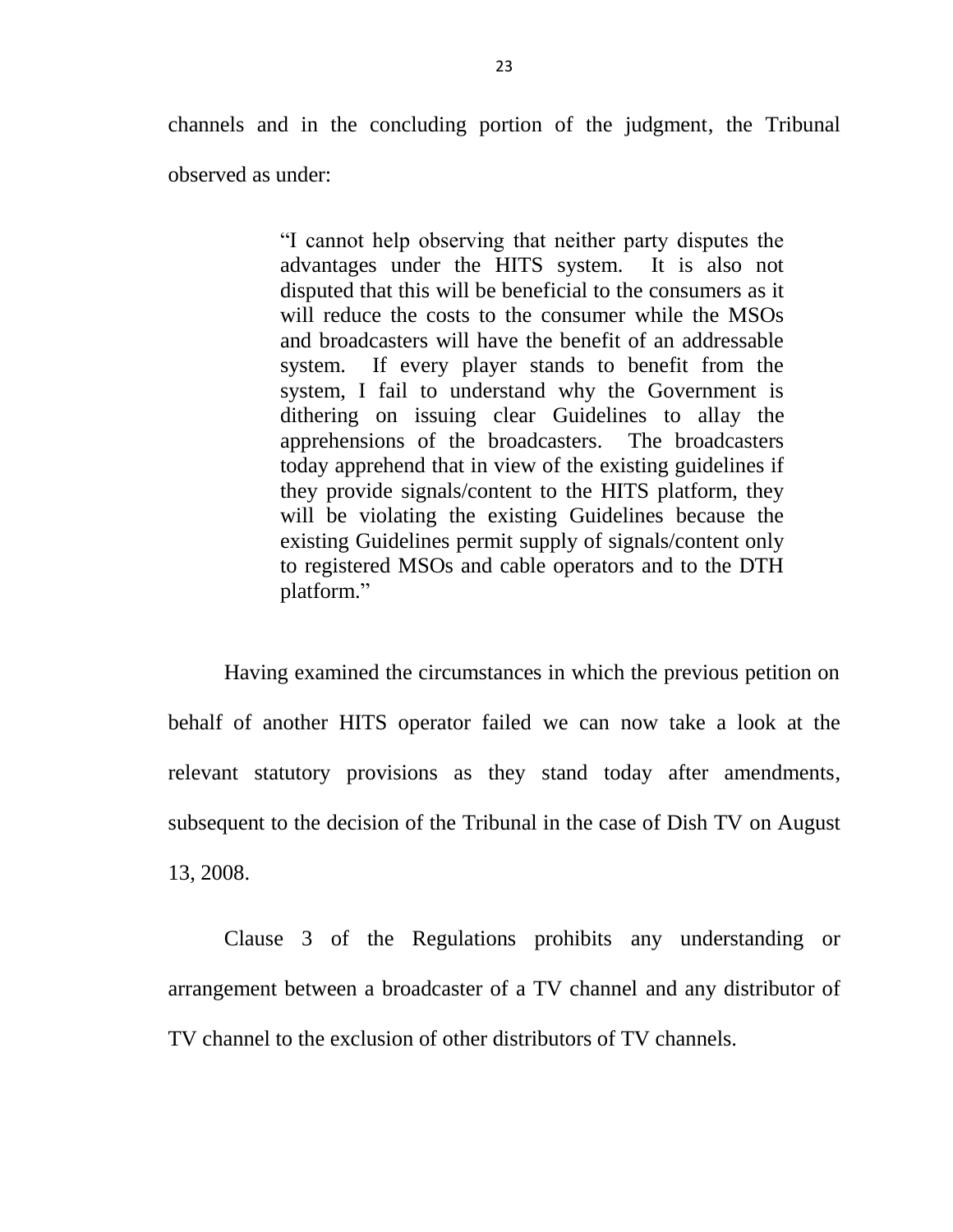Clause 3.2 contains the "must provide" directive. As it stands to-day,

and in so far as relevant for this case, it is as under:

"Every broadcaster shall provide on request signals of its TV channels on non-discriminatory terms to all distributors of TV channels, which may include, but be not limited to a cable operator, direct to home operator, multi-system operator, **head ends in sky operator**; [HITS operators and multi system operators shall also, on request, re-transmit signals received from a broadcaster, on a non-discriminatory basis to cable operators:]

(Emphasis added)

Provided…………

Provided further that any imposition of terms which was unreasonable shall be deemed to constitute a denial of request:

| [Provided also]         |    |
|-------------------------|----|
| $[Explanation 1]$       |    |
| $[Explanation 2] \dots$ | ,, |

It may be noted here that the HITS operator was already included in the "must provide" provision as was noted in the Dish TV case; the latter portion of the provision within [] by which the "must provide" obligation, in turn, is cast upon the distributor, including the HITS operator to supply signals to a MSO or LCO was inserted with effect from March 17, 2009.But for the present case it is of no relevance.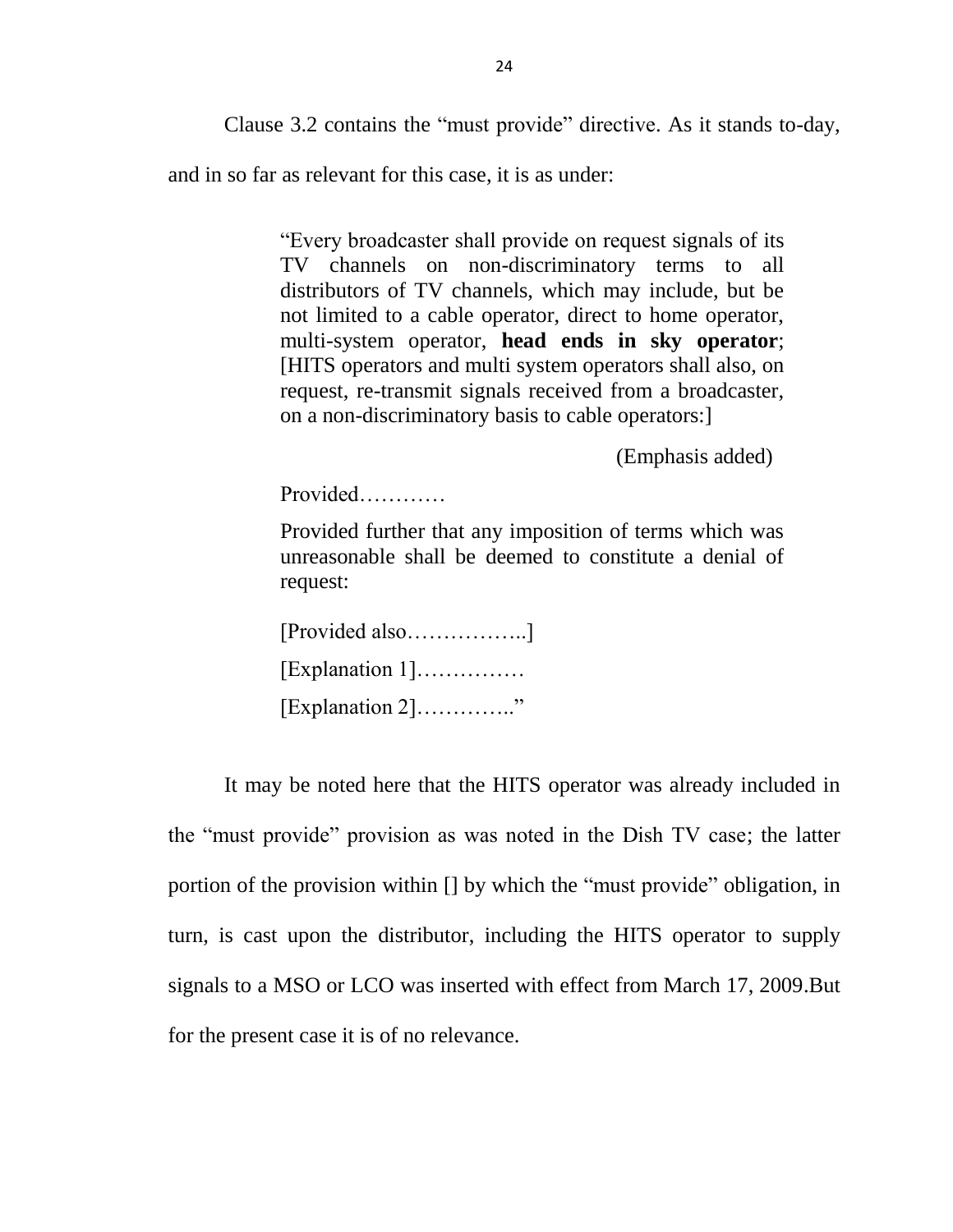Clause 3.5 of the Regulations (which is already extracted above) prescribes the period (of 60 days) within which the request for Interconnect Agreement must either materialise or be rejected giving reasons for not acceding to the request.

Clause 13 of the Regulations casts an obligation to submit Reference Interconnect Offers for non-addressable systems. Clause 13.2A deals with Reference Interconnect Offers for direct-to-home service and Clause 13.2B, inserted by notification dated March 17, 2009 with effect from the same date, deals with Reference Interconnect Offers for addressable systems other than direct-to-home service: Clause 13.2B in so far as relevant for this case is as under:

> "**13.2B.1** Every broadcaster, providing broadcasting services before the date of commencement of [the Telecommunication (Broadcasting and Cable Services) Interconnection (Sixth Amendment) Regulation, 2010 (4 of 2010)] and continues to provide such services after such commencement shall, within thirty days from the date of such commencement, submit its Reference Interconnect Offer specifying, inter alia, the technical and commercial terms and conditions including those listed in Schedule III for interconnection with addressable systems other than –

> (a) cable service in areas notified by the Central Government under sub-section (1) of Section 4A of the Cable Television Networks (Regulation) Act, 1995 (7 of 1995);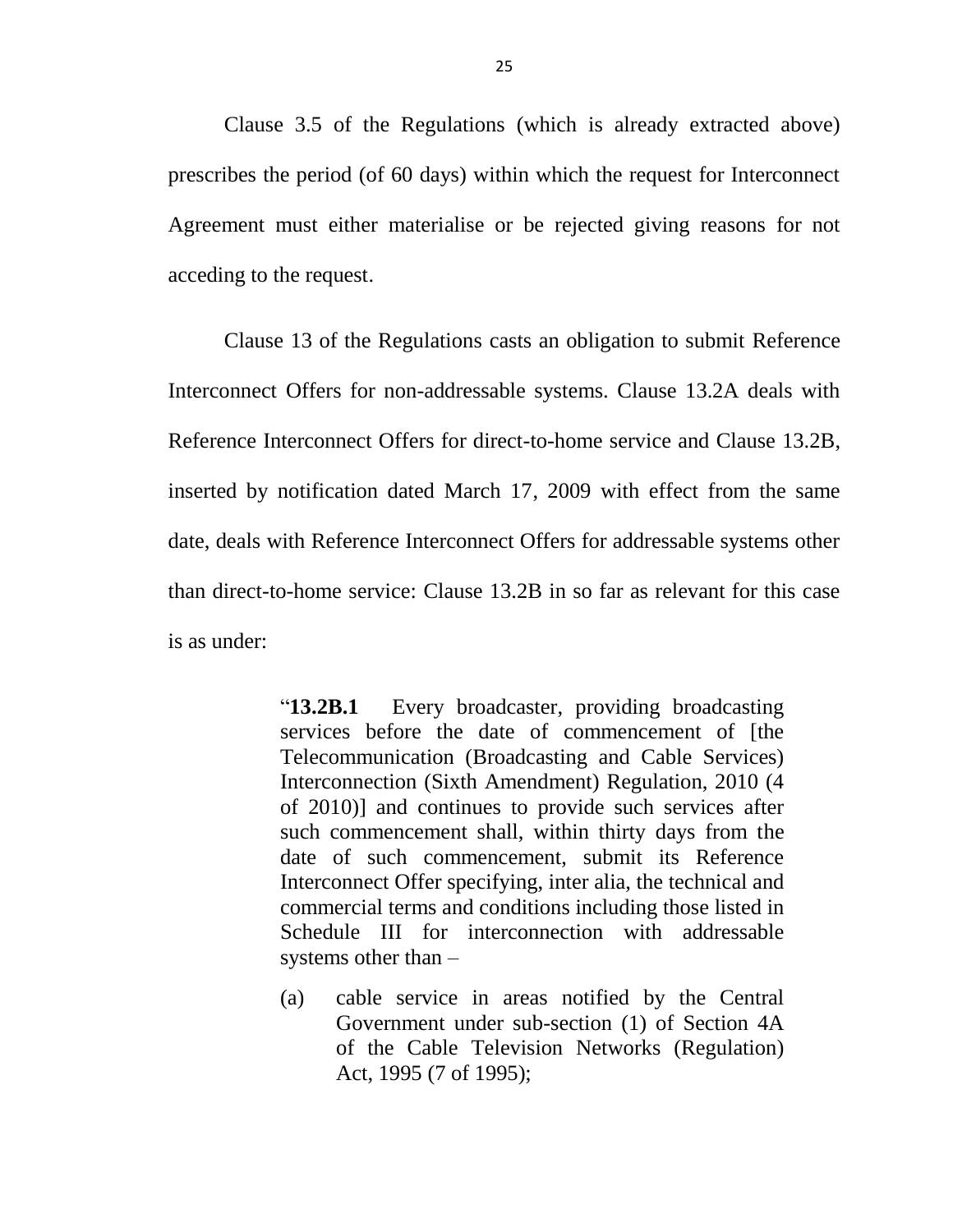(b) the direct to home service, to the Authority.

**13.2B.2**……………..

**13.2B.3** The provisions of Regulations 13.2A.1, 13.2A.2, 13.2A.4, 13.2A.5, 13.2A.6, 3.2A.7, 13.2A.8, 13.2A.9, 13.2A.10, 13.2A.11, 13.2A.12 and 13.2A.13, relating to Reference Interconnect Offers for direct to home service, shall apply, mutatis mutandis, to such a Reference Interconnect Offer for interconnection with addressable systems other than cable service in areas notified by the Central Government under sub-section (1) of Section 4-A of the Cable Television Networks (Regulation) Act, 1995 (7 of 1995) and the direct to home service:

Provided that a broadcaster may have different Reference Interconnect Offers for different types of addressable systems.

**13.2B.4** Any distributor of TV channels using an addressable system for distribution for TV channels seeking interconnection with a broadcaster in terms of the Reference Interconnect Offer referred to in Regulation 13.2B.1 or 13.2B.2, as the case may be, **shall ensure that the addressable system being used for distribution of TV channels satisfies the minimum specifications for addressable systems as specified in Schedule IV to these regulations:**

**Provided that in cases where a broadcaster is of the opinion that the addressable system being used for distribution of TV channels does not satisfy the minimum specifications for addressable systems as**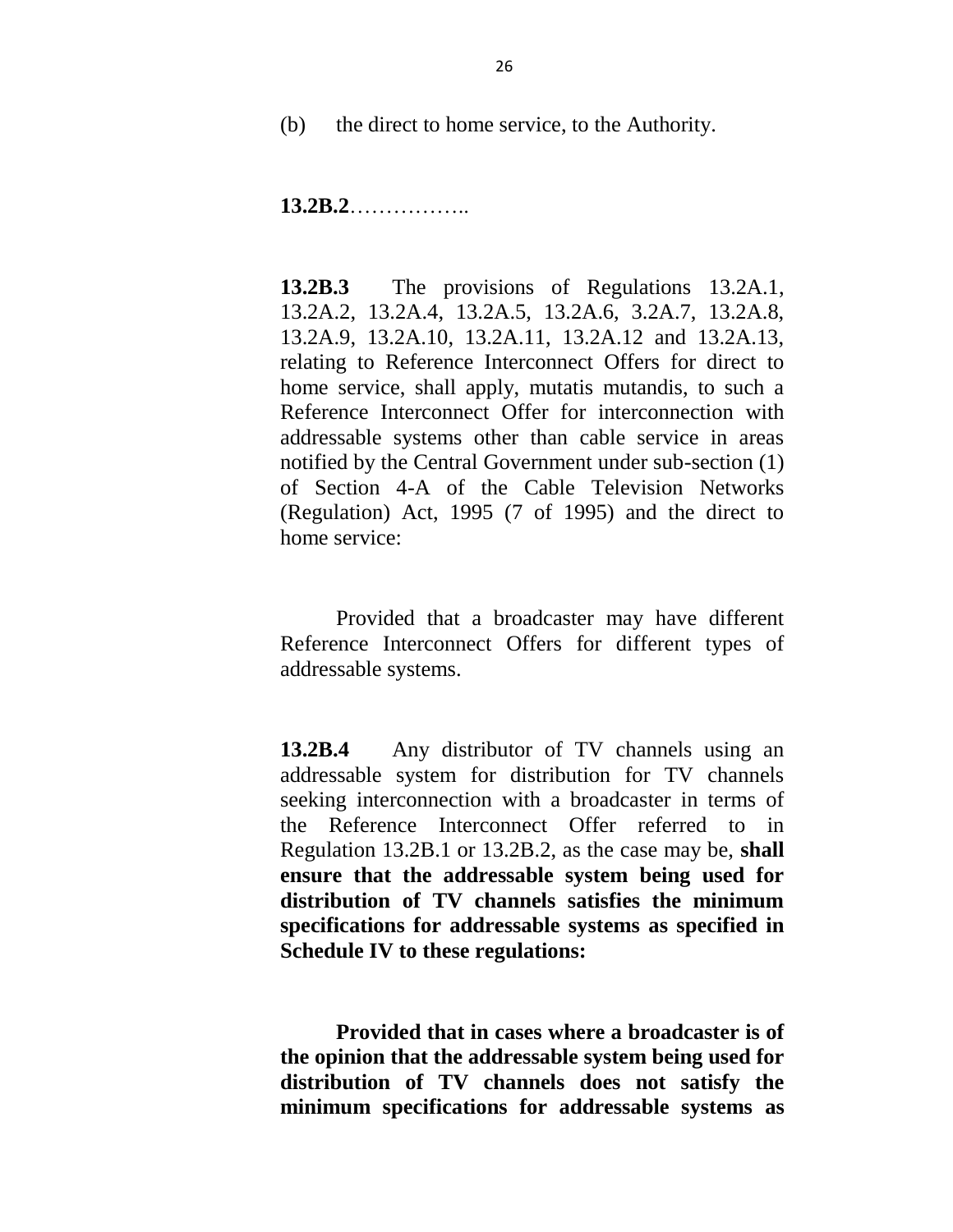**specified in Schedule IV to these regulations, upon being informed of such opinion by the broadcaster, the distributor of TV channels shall get the addressable system audited by M/s Broadcast Engineering Consultants India Ltd.,** or any other agency as may be notified by the Authority from time to time for the purpose of such audit **and obtain a certificate to the effect that the addressable system being used for distribution of TV channels satisfied the minimum specifications for addressable systems as specified in Schedule IV to these regulations:**

**Provided further that the finding of M/s Broadcast Engineering Consultants India Ltd.,** or any other agency notified by the Authority in this regard, as the case may be, **based on such audit as referred to in the first proviso, about the addressable system being used for distribution of TV channels satisfying or not satisfying the minimum specifications for addressable systems as specified in Schedule IV to these regulations, shall be final."**

(Emphasis added)

Schedule IV was added to the Regulations along with clause 13.2B by notification dated March 17, 2009 with effect from the same date. It lays down the specifications for Set-Top boxes (STBs), Conditional Access System (CAS) and Subscriber Management System (SMS) for implementation of Digital Addressable System.

The proviso to 13.2B.4and the specifications provided under schedule IV are especially relevant and important for this case.As noted above, since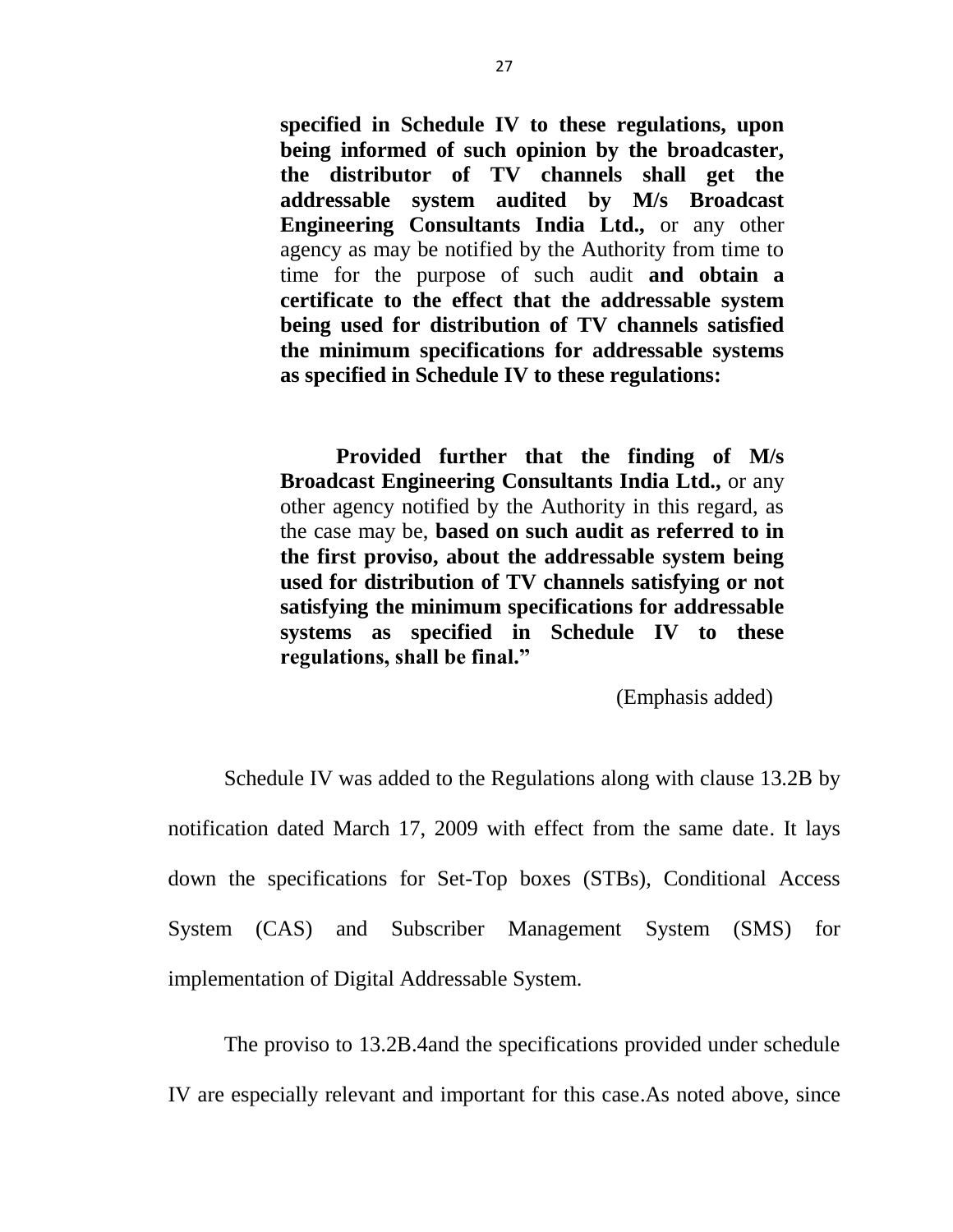the differences between the parties over the technical aspects of the system set up by the petitioner were not resolved through mutual negotiations, a technical audit of the petitioner's platform, as directed by the Delhi High Court, was held by BECIL to verify whether the petitioner's addressable system conformed to the specifications laid down in schedule IV of the Regulations and BECIL gave a positive certificate to the petitioner on the basis of its audit report. To this aspect of the matter, however, we shall advert to in greater detail later on in the judgment.

Coming now to the downlinking guidelines issued by the Government of India, it may be recalled that the case of Dish TV had failed because there was no mention of the HITS operator in clause 6.5 of the guidelines. In this regard it is to be noted that after the judgment of the Tribunal in the Dish TV case, the Ministry of Information & Broadcasting modified the relevant clause of the downlinking guidelines on December 15, 2009 which after modification reads as under:

> "5.6 The applicant company shall provide Satellite TV channel signal reception decoders only to MSOs/Cable operators registered under the Cable Television Networks (Regulation) Act 1995 or to **a DTH operator registered under the DTH guidelines issued by Government of India** or to an Internet Protocol Television (IPTV) Service Provider duly permitted under their existing Telecom License or authorized by Department of Telecommunications or to a HITS operator duly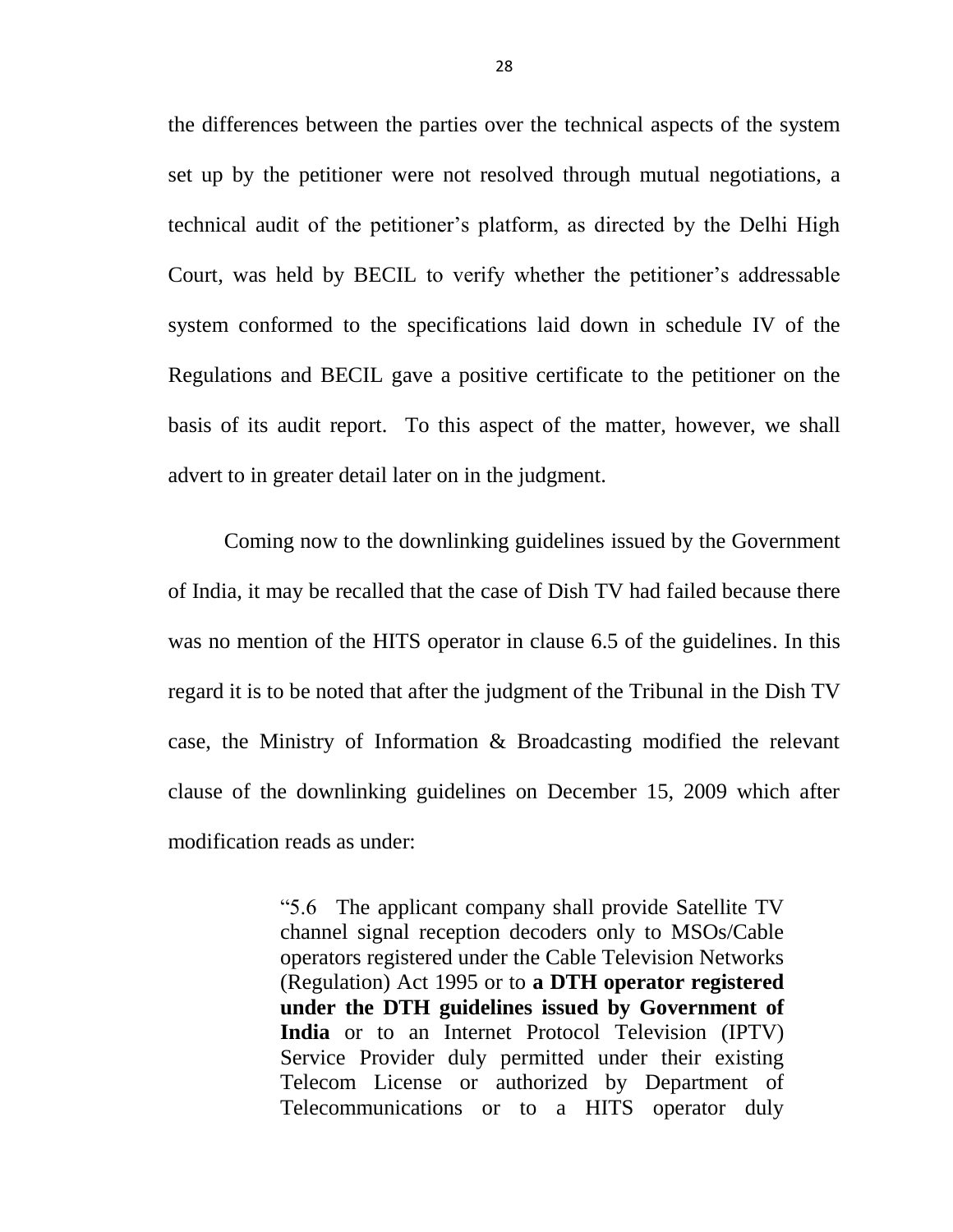permitted under the policy guidelines for HITS operators issued by Ministry of Information and Broadcasting, Government of India to provide such service."

(Emphasis added)

The omission or the lacuna due to which the case of Dish TV had earlier failedthus stands filled up and corrected with the amendment in clause 5.6 of the guidelines.However, Mr. Maninder Singh, senior advocate appearing for respondent No.2 stoutly defended its action in refusing to provide signals of its TV channels to the petitioner. Learned counsel contended that there was a clear risk of piracy of the signals of respondent no.2 and raised the issues of breach of the provisions of Copyright Act and the agreement between respondent no.2 and the primary broadcasters. Mr. Singh submitted that in terms of its agreement with the primary broadcasters, respondent no.2 was only authorized to provide signals within the geographical bounds of India, Nepal and Bhutan but the petitioner has a huge"footprint" in that the signals beamed down from the petitioner's satellite and its transponder cover a very vast area on the earth, going far beyond the three countries and falling in many other countries. Mr. Singh submitted that all that was required for an illegal and unauthorized viewing of the TV channels of respondent no.2 in far-off lands beyond India was a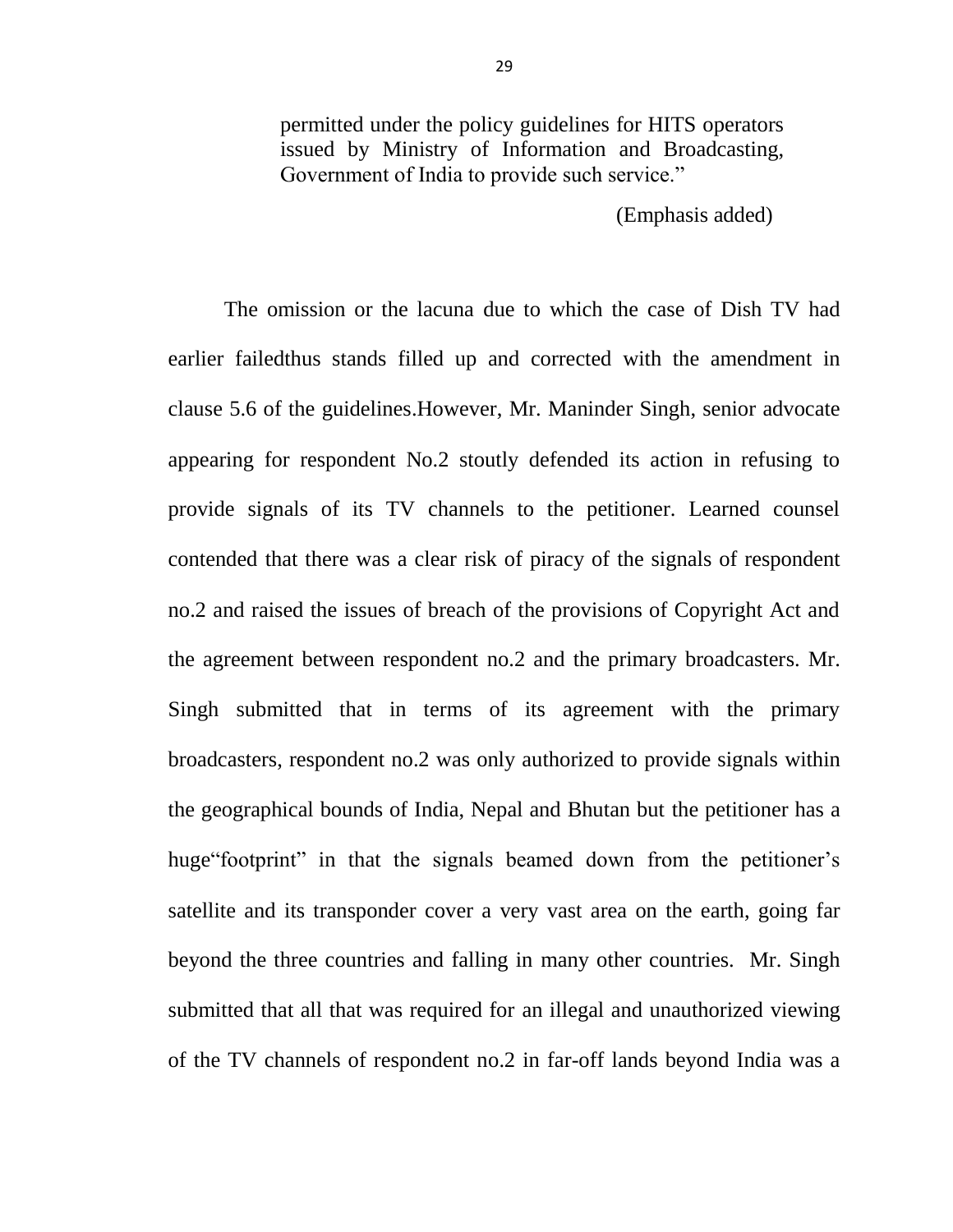trans-modulator which, according to him, is generally available in the market and one of the petitioner's set-top boxes from India that could be smuggled out and carried to wherever the signals were available outside India.

The pleadings in this regard are inter alia contained in paragraphs 7, 16 and 17 of the reply where it is stated as under:

> "7. That after the technical inspection of the petitioner's head-end on 16.4.2013 and 24.4.2013, the Respondent had found various shortcomings in the system of the petitioner. Thus, shortcomings were duly pointed out vide communication dated 29<sup>th</sup> April 2013. It was further explained that the footprint of petitioner's HITS platform is very huge which not only covers the Indian sub-continent but reaches Japan in the East and Australia in the South. It covers number of countries like Thailand, Malaysia, Indonesia, Chinafor which Media Pro does not have any licence from the broadcasters to supply signals. In order to meet the 'Must Provide' Clause as also to protect interest, Media Pro had requested the petitioner to get some anti-piracy measures as part of their HITS platform to enable the Media Pro to have confidence in the system and working of HITS platform of the petitioner and whereby Media Pro can also protect the copyright of the broadcasters.

> 16. It is respectfully submitted that the signals supplied by the petitioner will be available for the entire footprint and the same could be converted in a format which could be transferred through a cable network by using a Trans-Modulator which is generally available in the market. In such a situation, a person desirous of infringing the right of the broadcaster would be required only to carry one set top box of the petitioner from India and supply the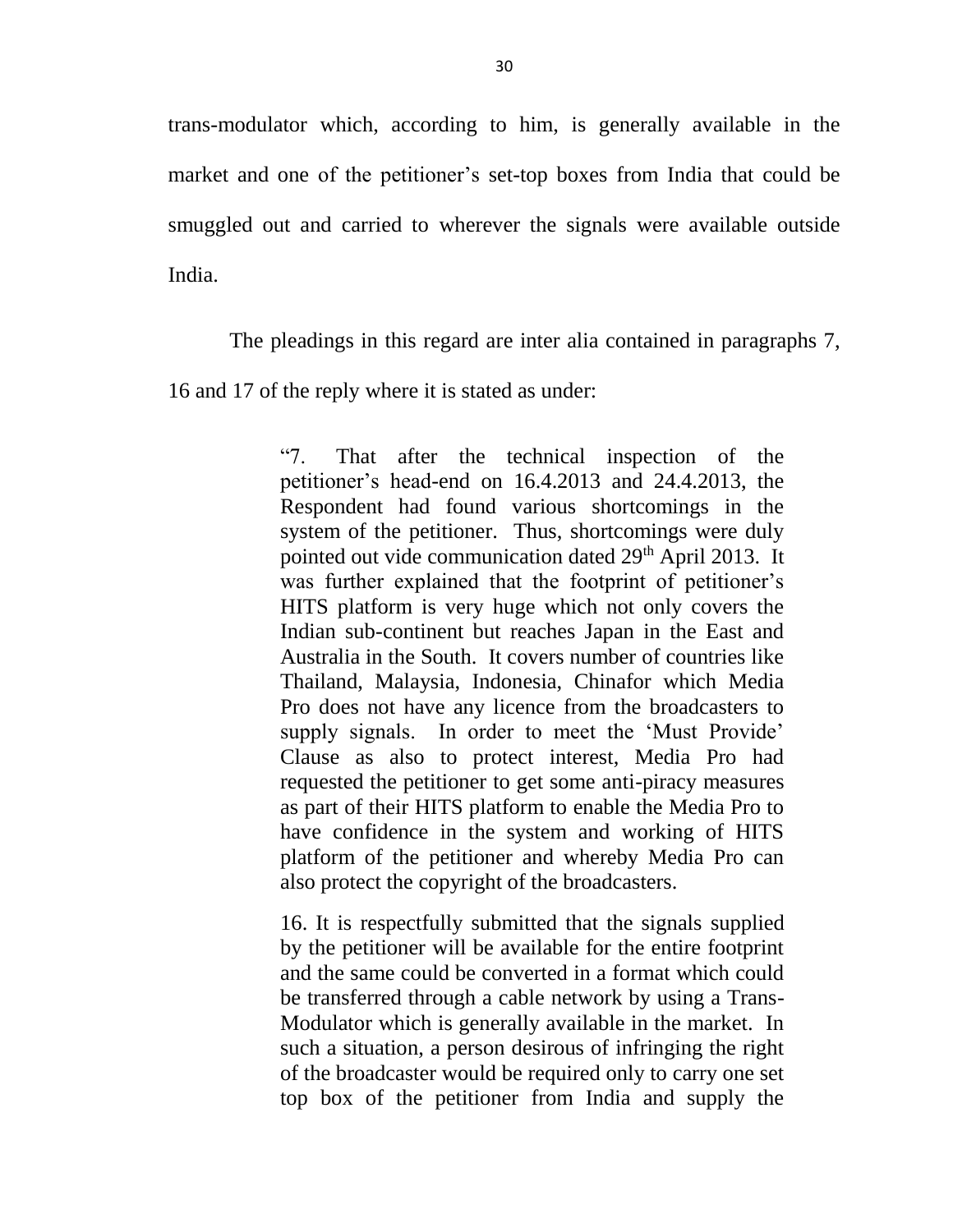signals converted by Trans-Modulators to the said set top box which would de-encrypt the signals of the petitioner and the channels of the broadcasters will be available. Copy of the chart showing substantial footprints of the HITS platform of the petitioner is annexed herewith as **ANNEXURE R–2/3**.

17. After de-encryption, the said signals could be combined into a single analog feed by a small apparatus viz. a mixture and could be distributed by the said infringer through a cable network on an analog mode to the entire city. It is thus, submitted that since the avenues of infringement of the broadcasters' right in a HITS platform are easy and abundantly available, the respondent had asked the petitioner to comply with certain requirements to have an extra protection of signals to avoid piracy."

The allegation concerning the risk of piracy is strongly controverted

by the petitioner and in paragraph 7 of it rejoinder it is averred as under:

*"*7. That it is submitted that the allegation of the Respondent No.2 in para 7 of the Reply, concerning the alleged "huge" footprint of the Petitioner Company herein, is completely frivolous………………….. The same is clear from the fact that the footprint of other broadcasters and distributors (Dish TV, TATA Sky, SUN TV, Videocon etc.) is similar to that of the Petitioner Company herein and in certain cases goes much beyond that, but no such unnecessary issues have been raised qua the said entities.

A list of the countries covered by these broadcasters and distributors along with graphs of the footprints of their signals is attached herewith and marked as **Annexure P-2(Colly)**.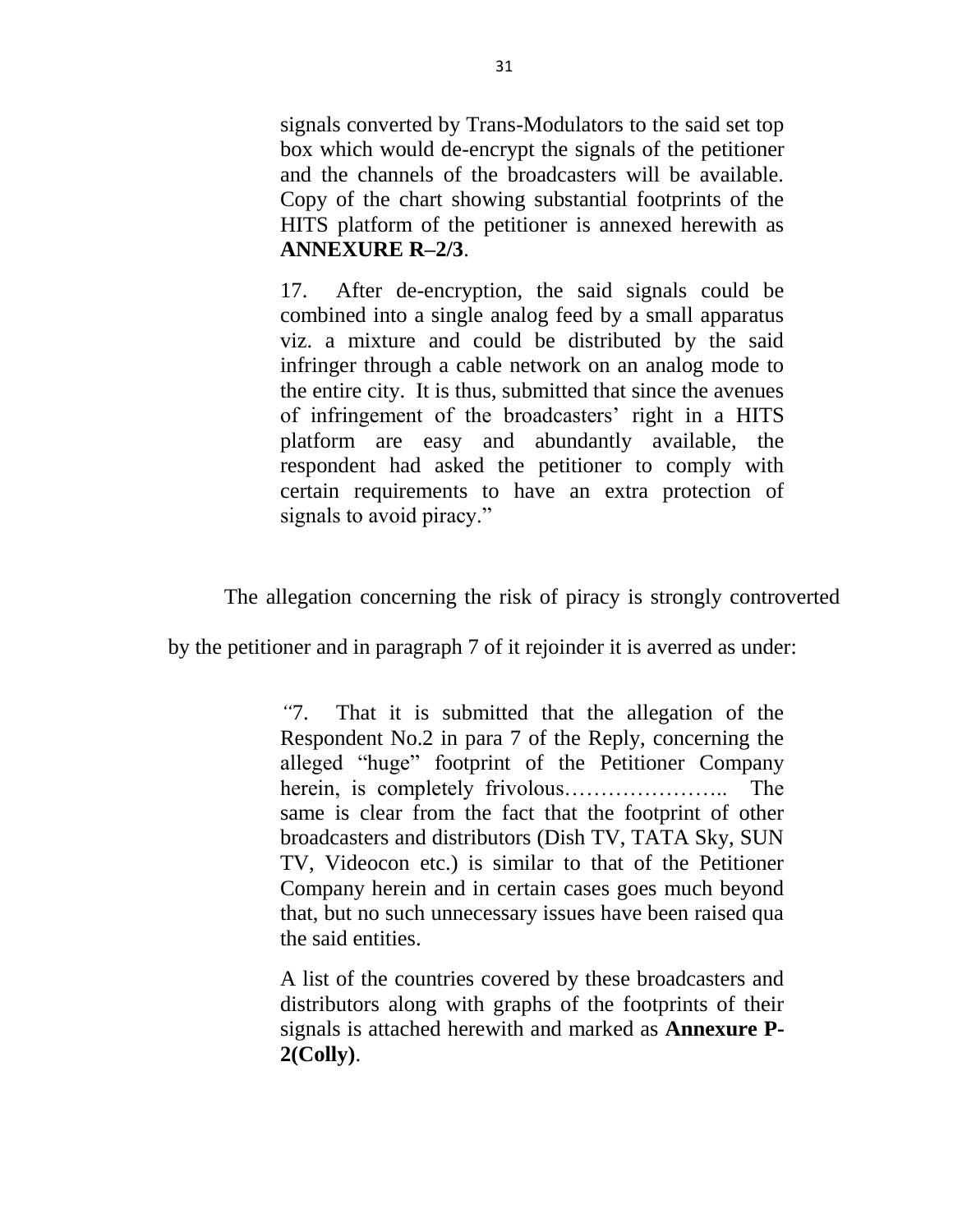Furthermore, it is also submitted that the primary broadcaster like Zee, Star, Sony Group etc. use satellites that are similar to the ones that are used by the Petitioner Company herein. True copy of the satellite footprints of primary broadcasters like Zee, Star, Sony Group etc. are marked and annexed herewith as **Annexure P-3(Colly).**

The Petitioner Company herein specifically by way of the instant Rejoinder, calls upon the Respondent No.2 Company herein to declare before this Hon'bleAppellate Tribunal whether it has subjected all other distributors who have sought its TV Channel signals to the same stringent and uncalled-for technical requirements/stipulations which are beyond the ambit of the regulatory framework, as it has from the Petitioner Company herein."

Mr. Singh, however, contended that the spill-over in the HITS system set-up by the petitioner is far greater than in DTH or other modes of transmission. He further submitted that in HITS, unlike DTH, there is no privity between the HITS operator and the ultimate viewer as a MSO or a LCO is an inseparable intermediary in the HITS system. He further submitted that in DTH there is no possibility of any conversion of digital signal to analogue mode as there is no third party intermediary between the service provider and the viewer.

We are quite unimpressed by the submissions made on behalf of respondent no.2 and we find that the submissions are untenable both on facts and in law. It is plain and clear that the range of the beams coming down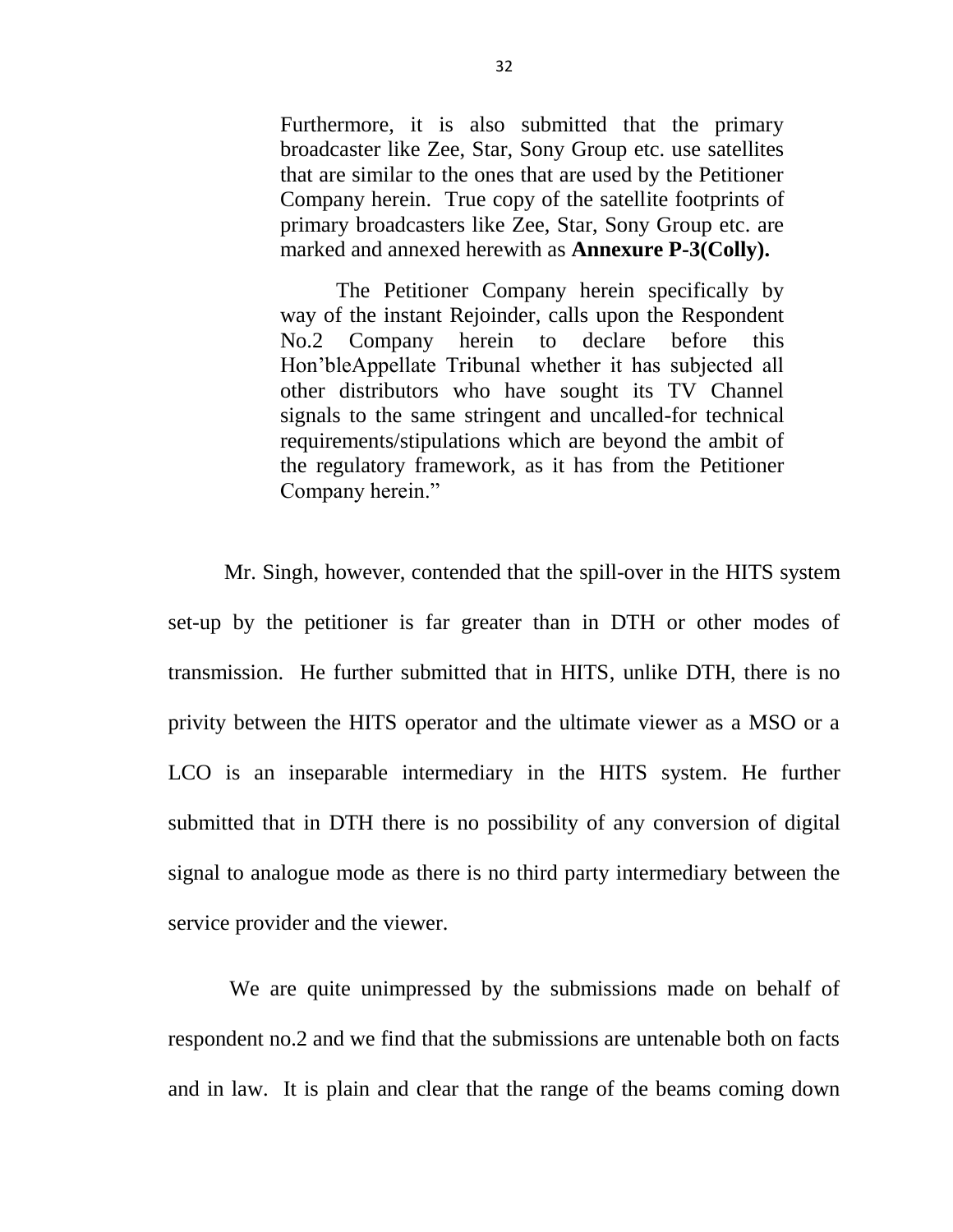would depend upon the position of the satellite in the space and the angle of the transponder.It is equally clear that it is nearly impossible to have a satellite transmission in which the down-beamof the signals may be limited strictly to the geographical boundaries of any one country. It is also undeniable that the signals from the satellites used by the primary broadcasters and many DTH operators fall on to a number of countries beyond India. In view of these unquestionable facts we find it difficult to appreciate Mr. Singh's contentions based on the HITS spill-over being allegedly larger than the spill-over in the DTH system or the absence of any direct relationship between the HITS operator and the individual subscriber or the absence of any intermediary in the DTH system.Even if it is accepted that the spill-over from in the petitioner's system is larger than the primary broadcasters and the other DTH operators, that would make no difference because applying Mr. Singh's submission the risk of piracy beyond India would be equally in case of transmissions by the primary broadcasters as well as the DTH operators. In paragraph 16 of its reply, the respondent has stated that in the case of the petitioner's system piracy was possible by using a trans-modulator which is generally available in the market and carrying one set-top box of the petitioner from India to any other places wherever the signals were available.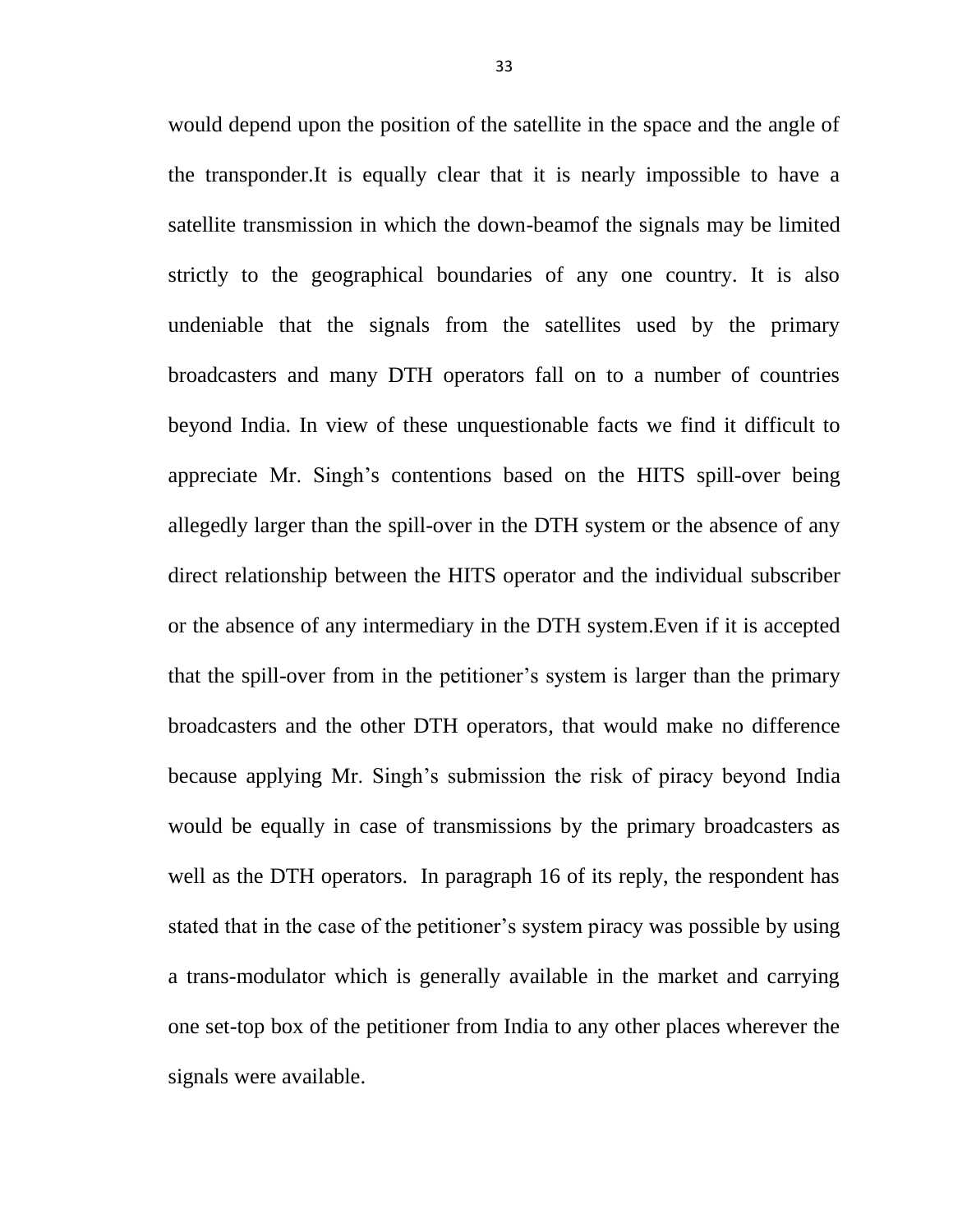Here it needs to be clarified that according to the petitioner its transmodulators are not freely available in the market. The trans-modulator that it supplies to its affiliate MSOs/LCO is an expensive equipment, especially designed and made to order. Further, the trans-modulator with the MSOmerely converts the signals from Digital Video Broadcast-*Satellite* (DVB*S*) to Digital Video Broadcast-*Cable* (DVB*C*) mode for onward transmission through optic fibre but the signals leaving the MSO/LCO platform continue to remain encrypted and thus un-viewable. There is no contra plea or evidence not to accept the petitioner's case.

Coming back to the respondent's contention that on account of the very large footprint of the petitioner, the respondent's channels can be viewed in countries beyond India by procuring a trans-modulator and stealthily carrying out an activated set top box of the petitioner, it does not require much imagination to see that the same would apply in the case of the DTH operator as well as the primary broadcaster. In case of a DTH operator even a trans-modulator would not be needed and signals could be converted into viewable images by simply carryingout of the country the set-top box and the viewing card of the concerned DTH operator. The same is again true in the case of the primary broadcaster in which case only an integrated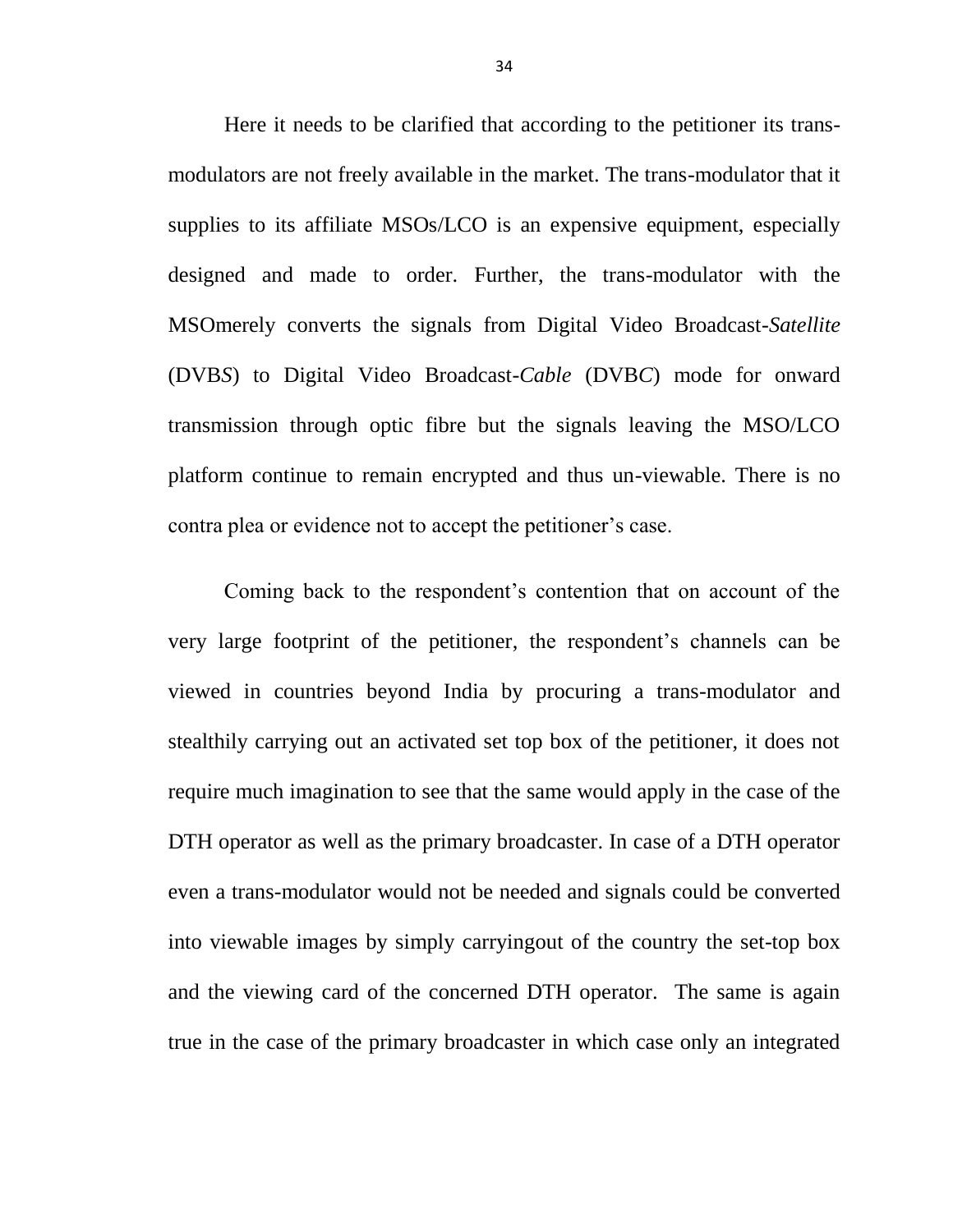receiver and decoder box of the broadcaster needs to be carried to wherever the signal is to be viewed.

The allegation of piracy can be made against a distributor if he is actually indulging or colluding in the act. But the way in which piracy may be possible as contended on behalf of respondent no. 2 involves stealing a set top box of the petitioner, smuggling it out of the country and using it unauthorisedly in a different part of the world where the signals may be available. In such a case the petitioner would be itself the victim of an offence and in such eventuality we fail to see how the apprehended risk of piracy can be cited to deny signals to the petitioner as mandated by the Regulations.

Coming now to the legal side of the objection raised on behalf of respondent no.2, it is seen above that BECIL has given a positive certificate to the petitioner and clause 13.2B.4 gives finality to the findings of BECIL. In this regard it is to be noted that respondent no.2 has indeed assailed the audit report and the certificate of BECIL but significantly the correctness of audit report is not disputed. The report is criticized for being confined to the specifications provided under schedule IV of the Regulations and for not addressing the concerns of respondent no.2 that admittedly extend beyond the specifications under schedule IV of the Regulations. Respondent no.2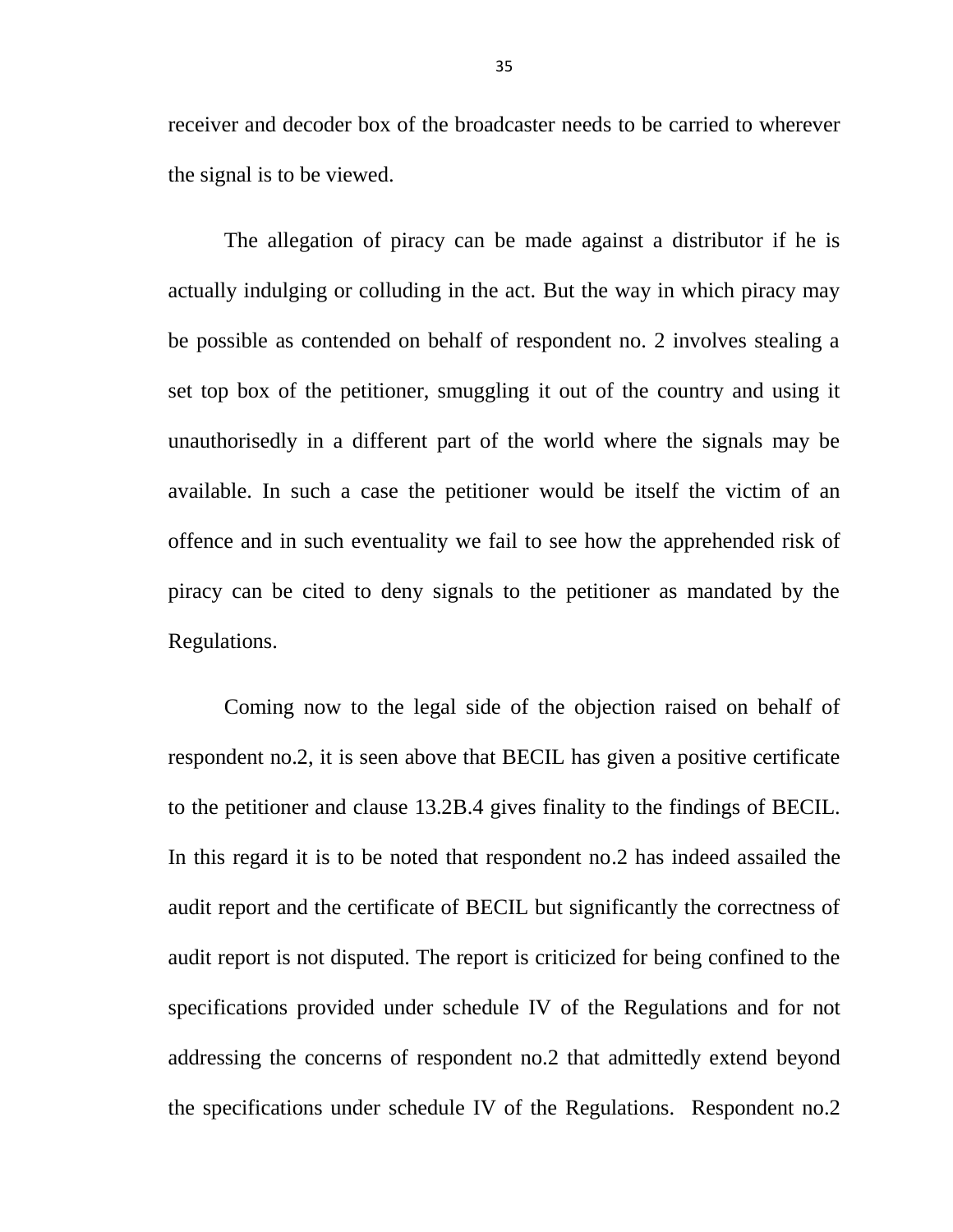has enumerated, in paragraph 23 of the reply, the concerns that it had submitted to BECIL under six different heads and then in paragraphs 26 and 28 of the reply it is stated as under:

> "26. It is respectfully submitted that out of the above discrepancies, BECIL has not checked/ verified and resolved most of the above requirements merely on the ground that the same is not required in terms of Schedule-IV to the Interconnection Regulations. It is respectfully reiterated that the said regulations are merely providing for bare minimum requirements.

> 28. It is respectfully submitted that the certificate granted by BECIL is limited to the requirements of Schedule-4 of Telecommunication Broadcasting Services Interconnection  $(5<sup>th</sup>$  amendment) Regulation 2009. It is respectfully submitted that Schedule-4 appended to 2009 regulations only lays down the minimum standards. It is respectfully submitted that for newer technologies and newer platforms, additional requirements can be prescribed by the broadcasters in order to preserve their commercial interest."

Mr. Maninder Singh strongly submitted that the Interconnect Agreement envisaged under the Regulations was not an agreement that the parties entered into by their own volition but it was an agreement which was statutorily forced upon one of the parties on pain of penalty. It was, therefore, incumbent upon the Tribunal to balance the equities, adequately safeguard the interests of the unwilling party and to direct the party seeking signals of the TV channels to take sufficient measures to protect the other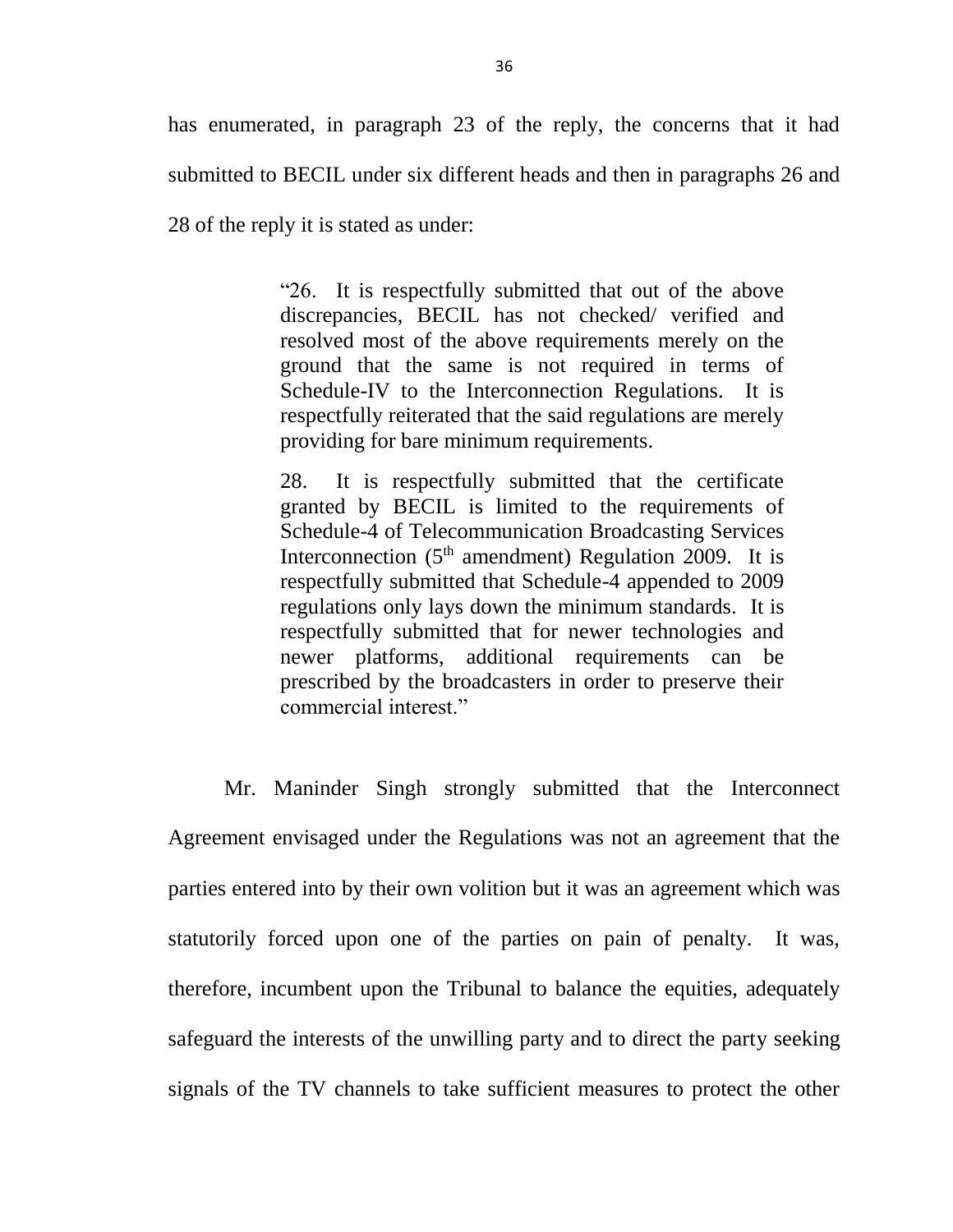side from coming to any harm. In this connection, he further contended that Schedule-IV of the Regulations only provided the "**minimum** specifications for addressable systems" and the use of the word minimum in Regulation 13.2B.4 made it clear that in an appropriate case the Tribunal could require the party seeking TV channels to provide higher technical safeguards than those specified in Schedule IV. In support of the submission, Mr. Singh relied upon the orders of this Tribunal dated July 25, 2012 in Petition No.427(C) of 2010(hereinafter referred to as the case of "Ortel Communications Ltd.") and the order dated April 9, 2011 in Petition No.15(C) of 2011(hereinafter referred to as the case of "Nalanda Cable TV Network").

In this regard, Mr. Singh further referred to the Explanatory Memorandum to the Telecommunication (Broadcasting and Cable Services) Interconnection (Fifth Amendment) Regulations, 2009 (No.4 of 2009) where in paragraph 37 it is stated as under:

> "37. The Ministry of Information & Broadcasting has not issued licensing policy for HITS platforms as yet. In such a scenario, the Authority did not deem it fit to come out with any regulations relating to HITS operators at present. Accordingly, the issues relating to HITS have not been addressed in the amendment regulation."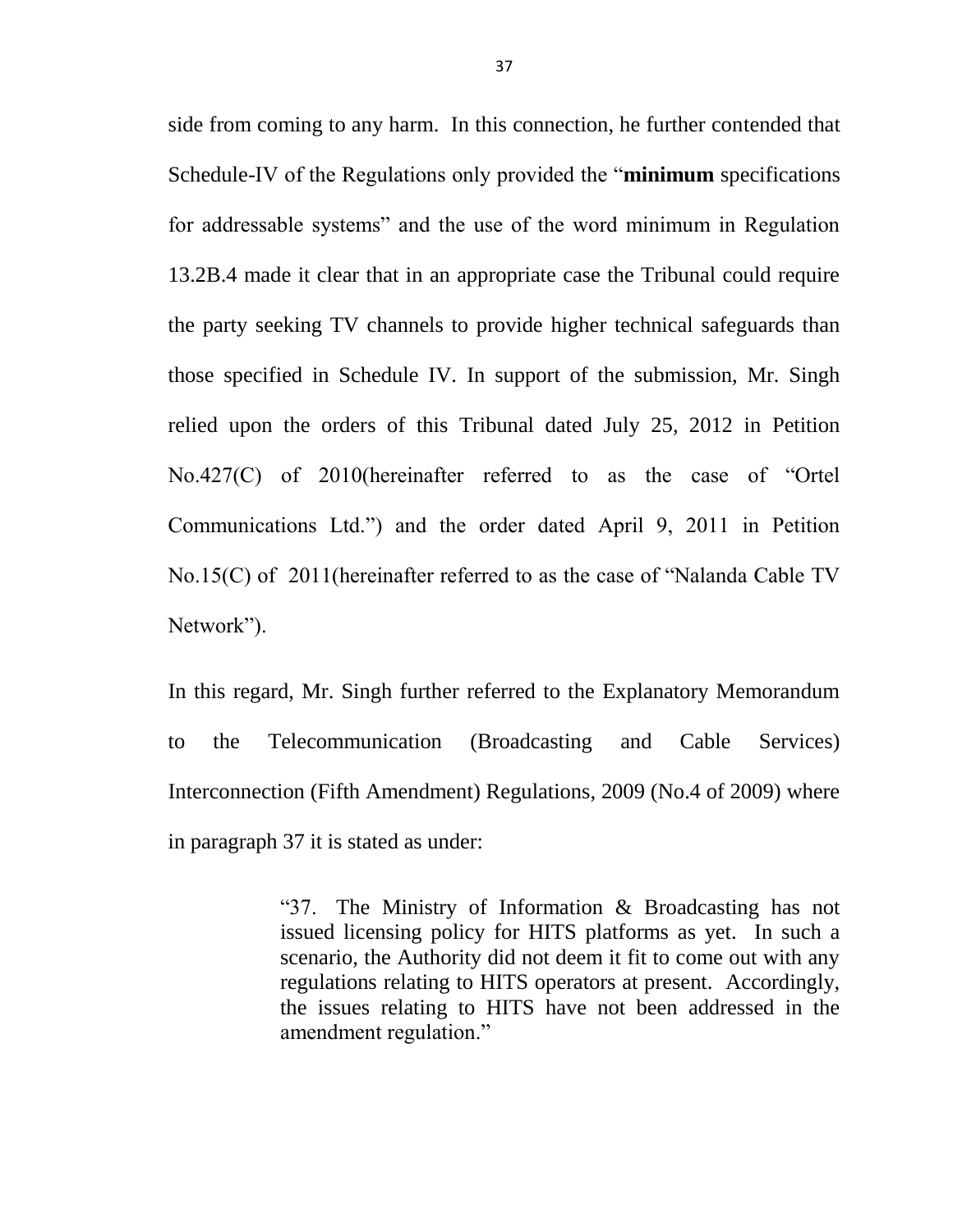Inferring from the above that the specifications under schedule IV of the Regulations were framed not keeping in mind the HITS system. Mr. Singh submitted that the specifications would have been far more stringent if those were framed having regard to the HITS system and according to him, that was another good reasonto prescribe a standard much higher than the schedule IV specifications for the HITS system set up by the petitioner. He referred to his reply where 12 shortcomings in the head end of the petitioner are enumerated under the heading "Summary of Correspondence and Deficiencies Pointed Out". In course of the submissions however, Mr. Singh submitted that respondent no.2 was willing to give up in regard to 8 out of the 12 but must insist for the correction of the deficiencies stated at serial numbers 1, 5, 8 and 12 which are as under:

> "1. The Covert FP was on basic level. It was explained that the same has to be implemented on different field and frame dynamically.

> 5. Visible water marking i.e. Company logo must be on Video layer instead of STB OSB layer.

> 8. Geo-fencing not there. In other words, there were no capability in terms of restricting illegal box migration from one LCO or other countries with third party Trans-Modulator because NSTPL's STB do not have pairing mechanism with NSTPL's Trans-Modulator. Hence it became very much essential to protect illegal box migration for re-distribution of content to any other place or different country within Satellite footprint. Hence it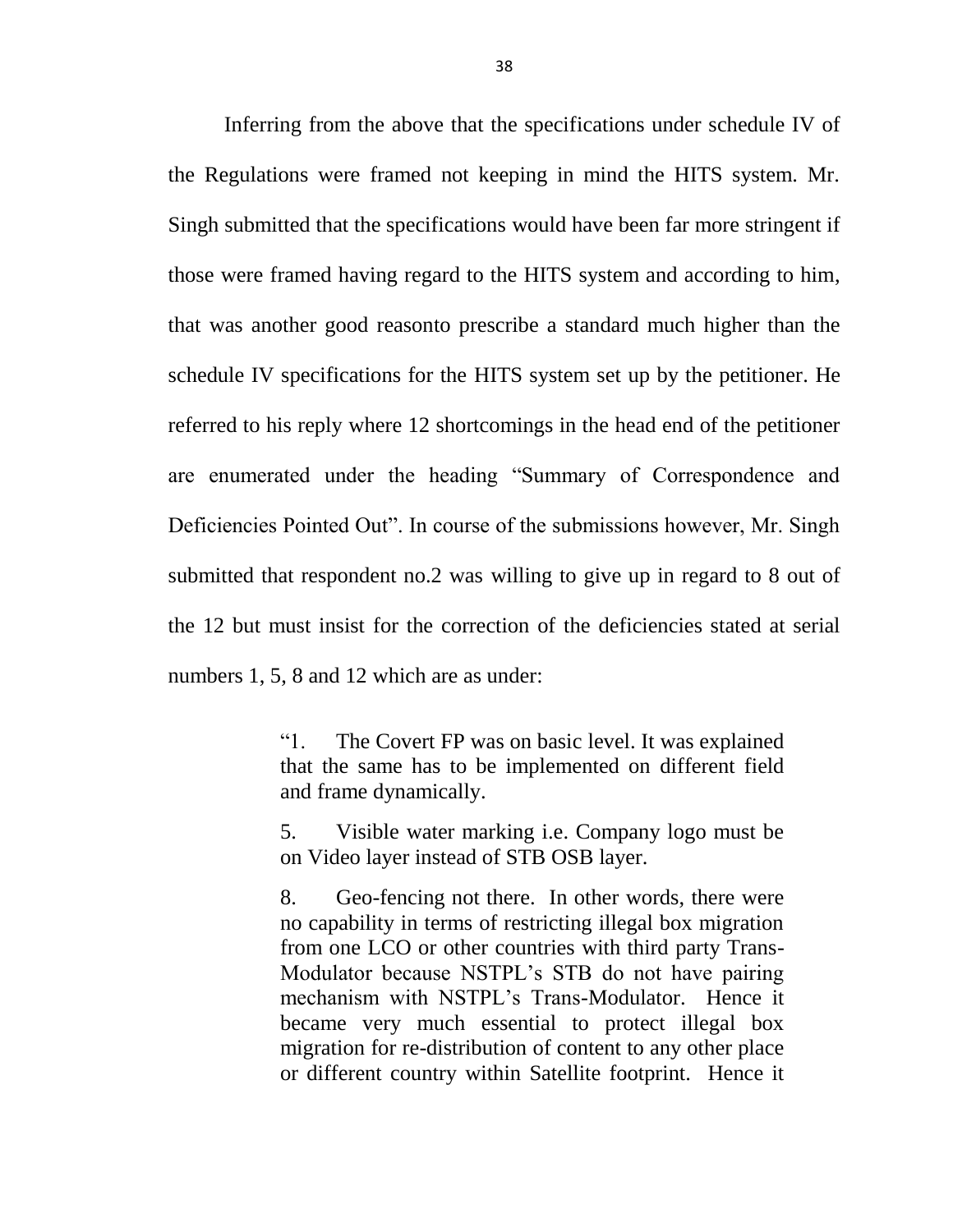becomes very important to fulfill requirement in terms of Content protection and illegal re-distribution.

12. The reconciliation process of SMS & CAS database is not available."

Mr. Singh was unable to deny that the above mentioned alleged deficiencies are beyond the specifications laid down under schedule IV but insisted that it was necessary to address those issues in order to fully protect the interests of respondent no.2 and the primary broadcasters whose interests the respondent represented. Mr. Singh further submitted that earlier in course of discussions the petitioner had actually agreed to rectify some of those shortcomings and in that regard referred to paragraph 8 of the reply which has a reference to emails sent by respondent no.2 on May 28 and 29, 2013. Paragraph 8 of the reply reads as under:

> "8. It is respectfully submitted that the present Petitioner has also visited the office of the answering Respondent on 28.05.2013 for the purpose of discussions for availing signals of the answering Respondent on Petitioner's HITS Platform. After detailed discussions, various shortcomings were pointed out by the answering Respondent in Petitioner's HITS Platform. The Petitioner inter alia, undertook and further, assured the answering Respondent that the said shortcomings/discrepancies shall be fully cured within four to ten weeks. In addition thereto, the present Petitioner also assented to another meeting on 10.06.2013 at Petitioner's Sarojini Nagar office for taking the discussion forward. In furtherance to the foregoing, the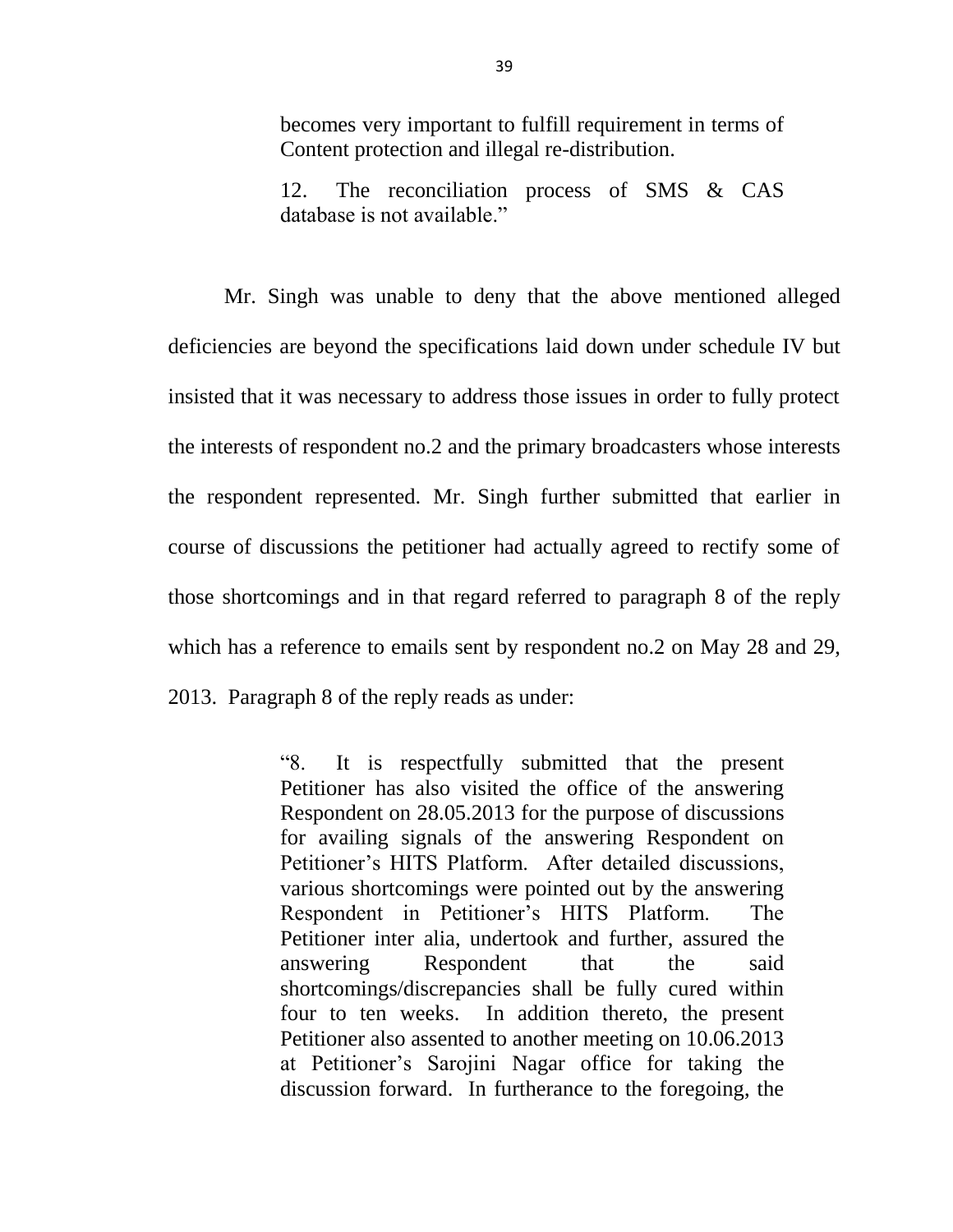answering Respondent also sent e-mails dated 28.05.2013 and 29.05.2013 inter alia, highlighting commitments and undertakings made by the Petitioner. Copies of the aforesaid emails dated 28.05.2013 and 29.05.2013 are annexed herewith as ANNEXURE R-2/1. However, it is a matter of record that the petitioner has neither shown any inclination to hold a meeting as per its assurances nor the shortcomings/deficiencies pointed out by the answering respondent in the petitioner's HITS platform have been cured till date."

On a careful consideration we find the submissions made by Mr. Singh without any force and quite unacceptable. First, it is necessary to clear the legal issue. Clause 13.2B.4 of the Regulations mandates that any distributor of TV channels using an addressable system for distribution of TV channels seeking interconnection with the broadcaster must ensure that the addressable system being used for distribution of TV channels satisfies the minimum specifications for addressable system as specified in schedule IV to the Regulations. It is thus clear that once the addressable system of a distributor of TV channels is shown to satisfy the minimum specifications as specified in schedule IV to the Regulations and as certified by BECIL, he becomes, as a matter of right entitled to be given by the broadcaster TV signals on a non-discriminatory basis as mandated by the Regulations. Needless to say that the specifications in schedule IV are framed keeping in view the best interests of both the broadcaster and the distributor. Itis,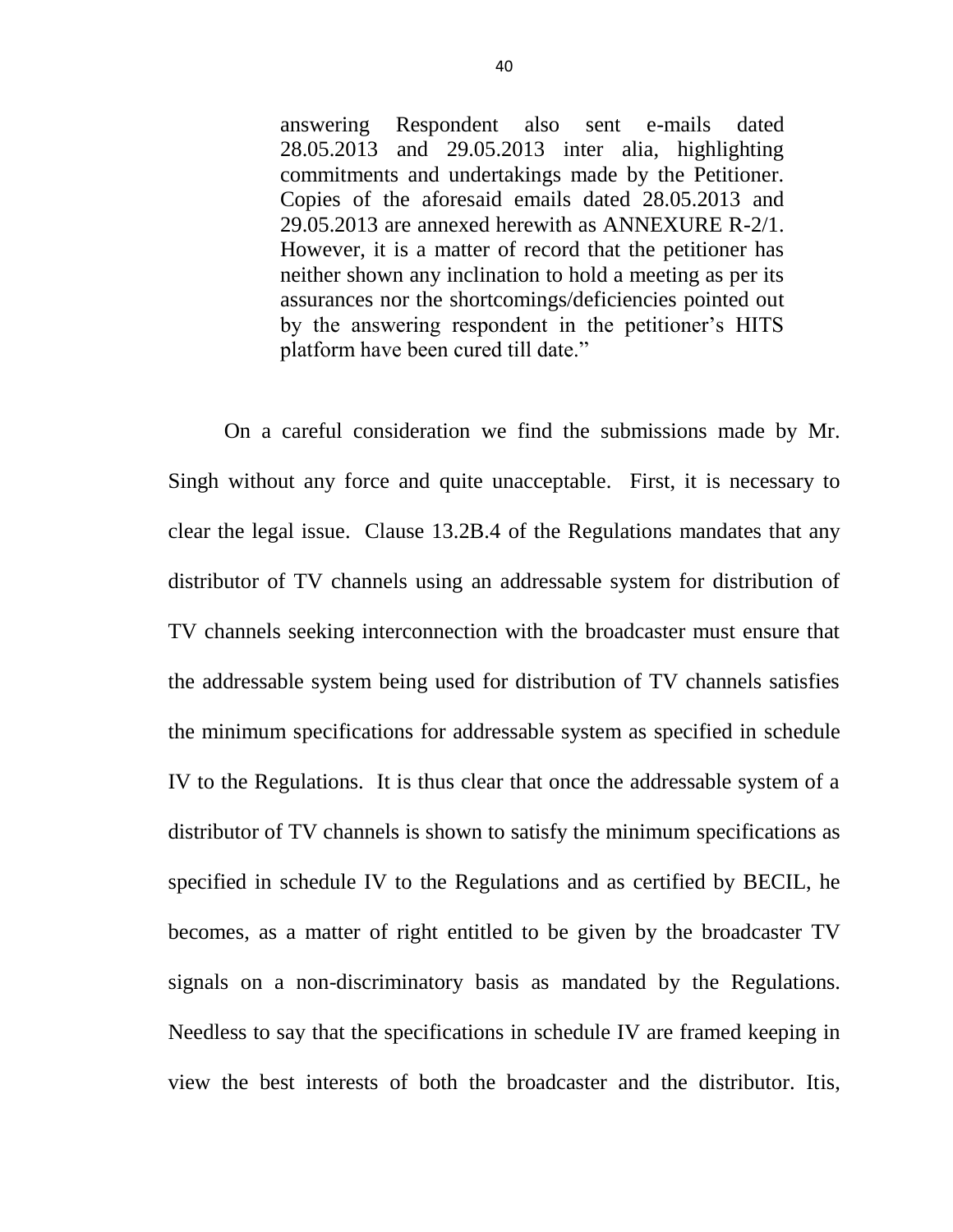therefore, wrong to contend that the Tribunal should direct the distributor seeking signals from the broadcaster to satisfy higher norms extending beyond the specifications in schedule IV in order to satisfy the broadcaster on a case to case basis. Such an approach would not only lead to highly unpredictable and uncertain state of affairs but would also amount to the Tribunal assuming the legislative function. The insistence to comply with measures that are admittedly beyond the specifications in schedule IV, therefore, cannot be accepted.

We have also gone through the orders relied upon by Mr. Singh. The order in the case of Nalanda Cable TV Network does not appear to have any application to the facts of this case. As regards the case of Ortel Communications Ltd., we have gone through both the interim order passed in the case on January 19, 2012 and the final order dated July 25, 2012, relied upon by Mr. Singh. The Ortel Communications Ltd.'s case was on completely different facts. In that case the Tribunal held that BECIL was called for the inspection of the petitioner's (Ortel) system without complying with the proviso to Clause 13.2B.4. More importantly, in that case the Tribunal found that there was an attempt on the part of the petitioner (Ortel) to tutor the witness from the BECIL while he was coming for his crossexamination in connection with its report regarding the petitioner's facility.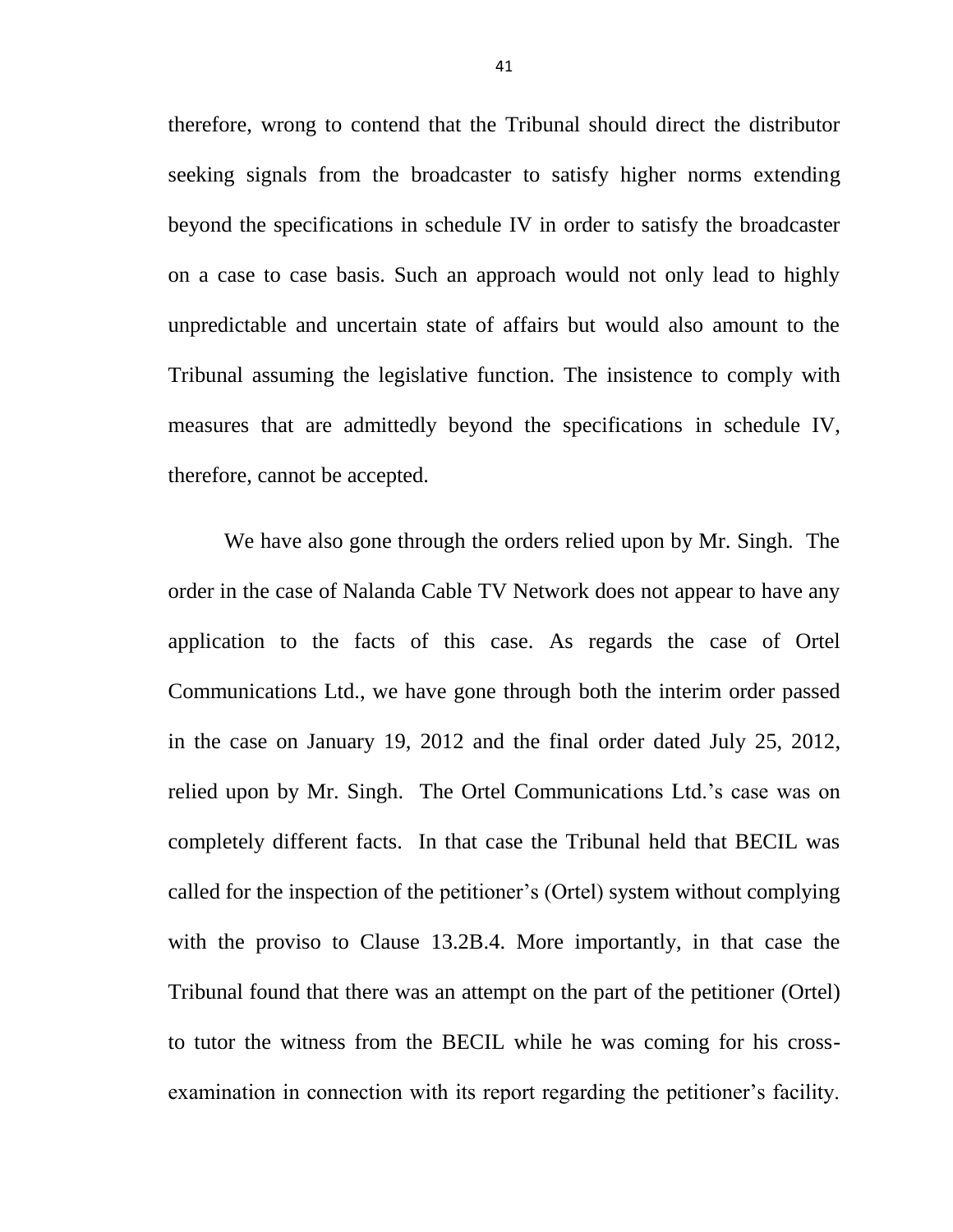We find it impossible to read the decision of the Tribunal in Ortel Communications Ltd. to lay down that it is open to the Tribunal to direct the distributor to provide higher standards than the specifications laid down in schedule IV of the Regulations to satisfy the broadcaster for the safety of its contents.

On the other hand, in the order in Ortel Communications Ltd. there are certain observations that go a long way to support the case of the present petitioner and in light of which the insistence by the respondent for higher safety measures than Schedule IV specifications appear quite unjustified. In paragraph 31 of the decision in the Ortel Communications Ltd., it was stated as under:

"The contention of the Petitioner would have some force if it had established that at least some broadcasters have been supplying their signals of their channels on digital platform; in which event this Tribunal could have proceeded on the basis that at least a few broadcasters had satisfied themselves about the sufficiency of the legal requirements so far as the capability of the Petitioner to re-transmit channels on the digital mode is concerned."

Now, in this case the present petitioner has in fact already entered into interconnect agreements with several other broadcasters/TV channels such as Mega TV, Jaya TV, B4U and 9X on the basis of the technical audit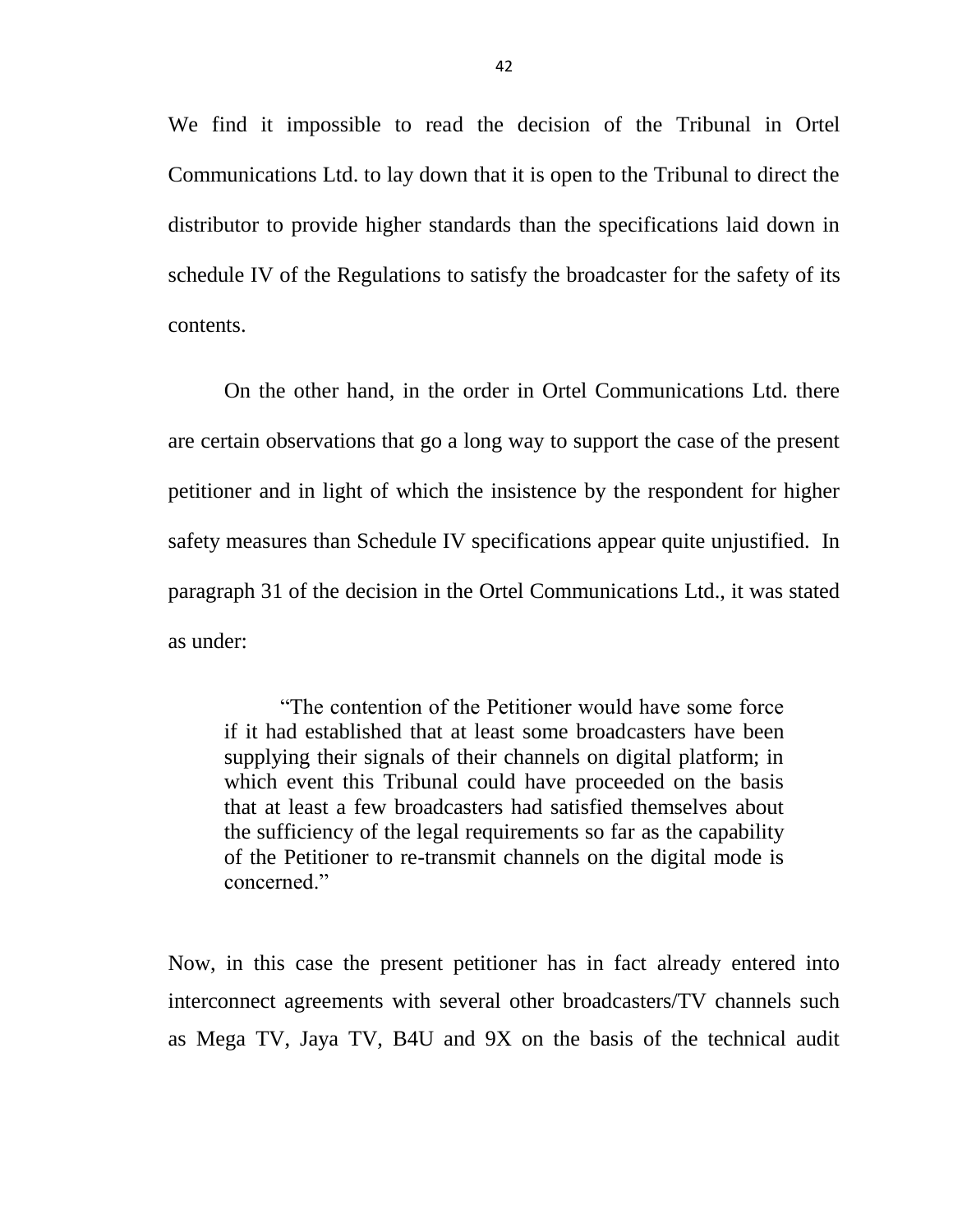conducted by them and none of those channels raised any objections of the kind being raised by respondent no.2.

The claim made on behalf of respondent no.2 that in course of negotiations the petitioner had earlier agreed to rectify some of the deficiencies pointes out by respondent no.2 also appears to be quite misleading. In response to the statement made in Paragraph 8 of the reply and the reference to the respondent's emails of May 28 and 29, 2013 in the rejoinder filed by the petitioner it is stated as under:

> "It is categorical stand of the Petitioner Company herein that the issues raised by the Respondent No.2 are either already addressed by the Petitioner's addressable system, or are irrelevant as they are not part of the requirements under Schedule IV of the 2004 Regulations, and Schedule 1 of the 2012 DAS Regulations. The same was communicated to the Respondent No.2 herein vide email dated 22.05.2013, wherein all the concerns raised by the Respondent No.2 were addressed. True copy of the letter dated 22.05.2013 is annexure herewith and marked as Annexur-P1"

Further, in regard to the respondent's emails of May, 28 and 29 2013 on the basis of which the claim is made, Mr. Srinivasan pointed out that the May 28 email was sent at 10.36 pm and the May 29 email at 12.22 pm after an advance copy of the writ petition filed by the petitioner in the Delhi High Court was served upon respondent no.2on May 28, 2013.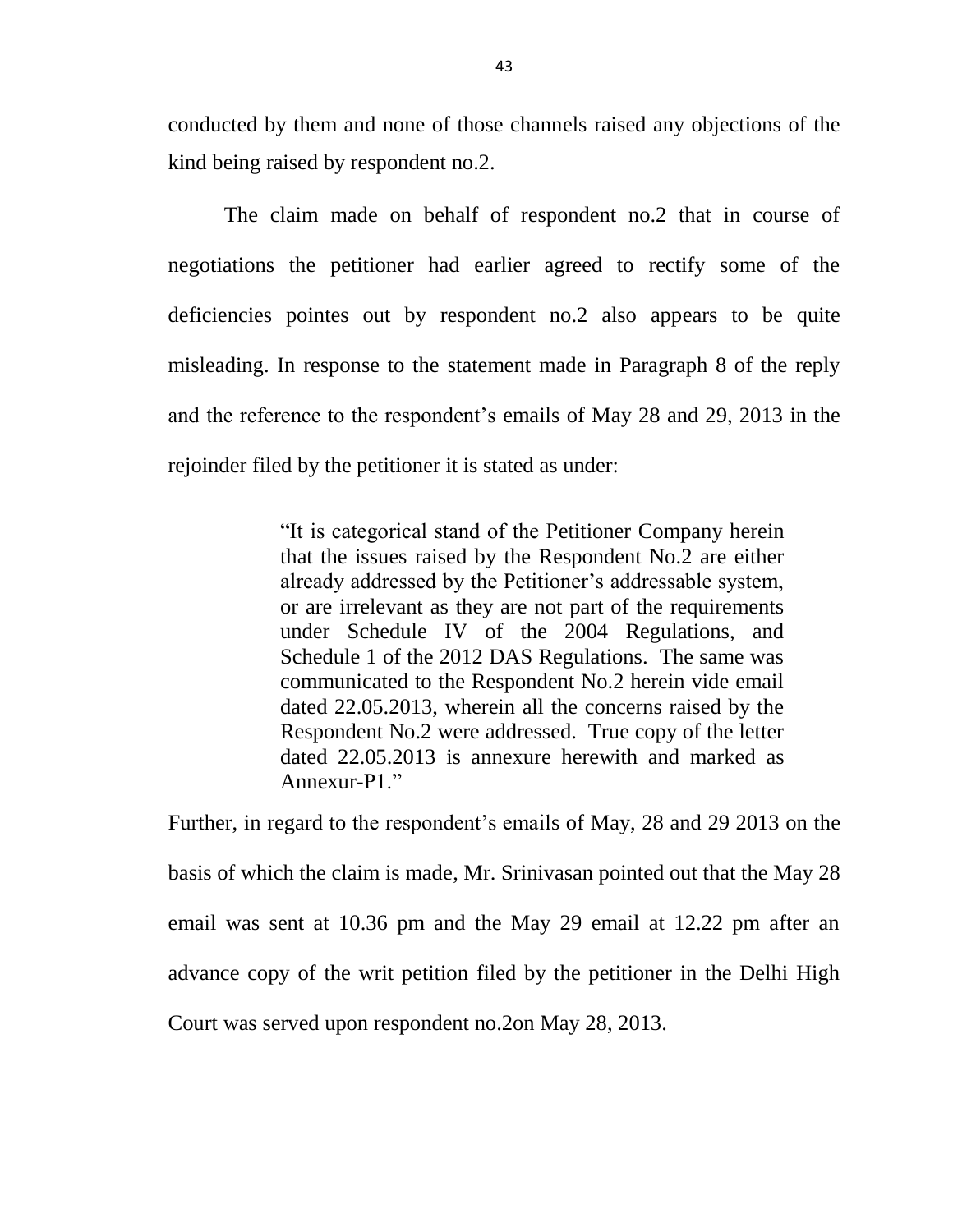It is also to be recalled that in the earlier part of the judgment while dealing with the facts of the case, the letter of second respondent dated March 26, 2013 is quoted where it is stated that the respondent would inspect the petitioner's system to check compliance of the parameters specified in Schedule IV of the Regulations. It is thus clear that at the stage before the dispute between the two sides erupted and led the petitioner to take recourse to legal proceedings, respondent no.2 also wished the petitioner's system to be schedule IV compliant and the insistence for the higher norms started only when the matter came to court.

To us it, therefore, appears to us that the insistence for higher norms than the ones provided in schedule IV is simply a bogey and an afterthought to somehow deny the signals of TV channels to the petitioner.

In light of the discussions made above, we find no merit in the objections raised by respondent no.2 for refusing to provide signals of its TV channels to the petitioner. We accordingly direct respondent no.2 to enter into an Interconnect Agreement with the petitioner as provided under Clause 3.2 of the Interconnect Agreement within three weeks from today and to supply activated decoders and viewing cards to the petitioner for viewing its channels. In order to completely set the apprehensions of respondent no.2 (which are though held to be wholly unfounded) at rest it is clarified that